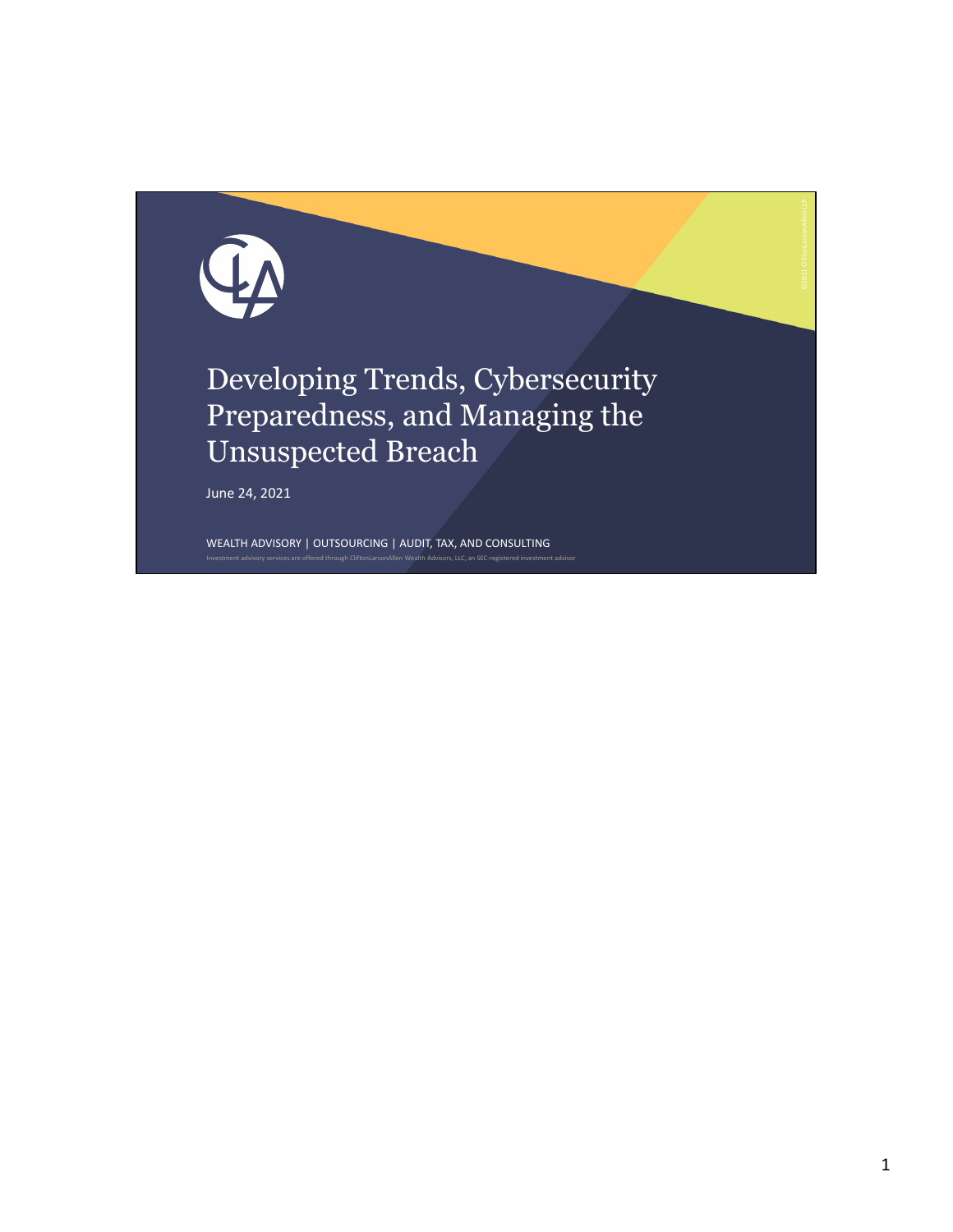## Disclaimer

*The information contained herein is general in nature and is not intended, and should not be construed, as legal, accounting, or tax advice or opinion provided by CliftonLarsonAllen LLP to the user. The user also is cautioned that this material may not be applicable to, or suitable for, the user's specific circumstances or needs, and may require consideration of non‐tax and other tax factors if any action is to be contemplated. The user should contact his or her CliftonLarsonAllen LLP or other tax professional prior to taking any action based upon this information. CliftonLarsonAllen LLP assumes no obligation to inform the user of any changes in tax laws or other factors that could affect the information contained herein.*

Q

©2021 CliftonLarsonAllen LLP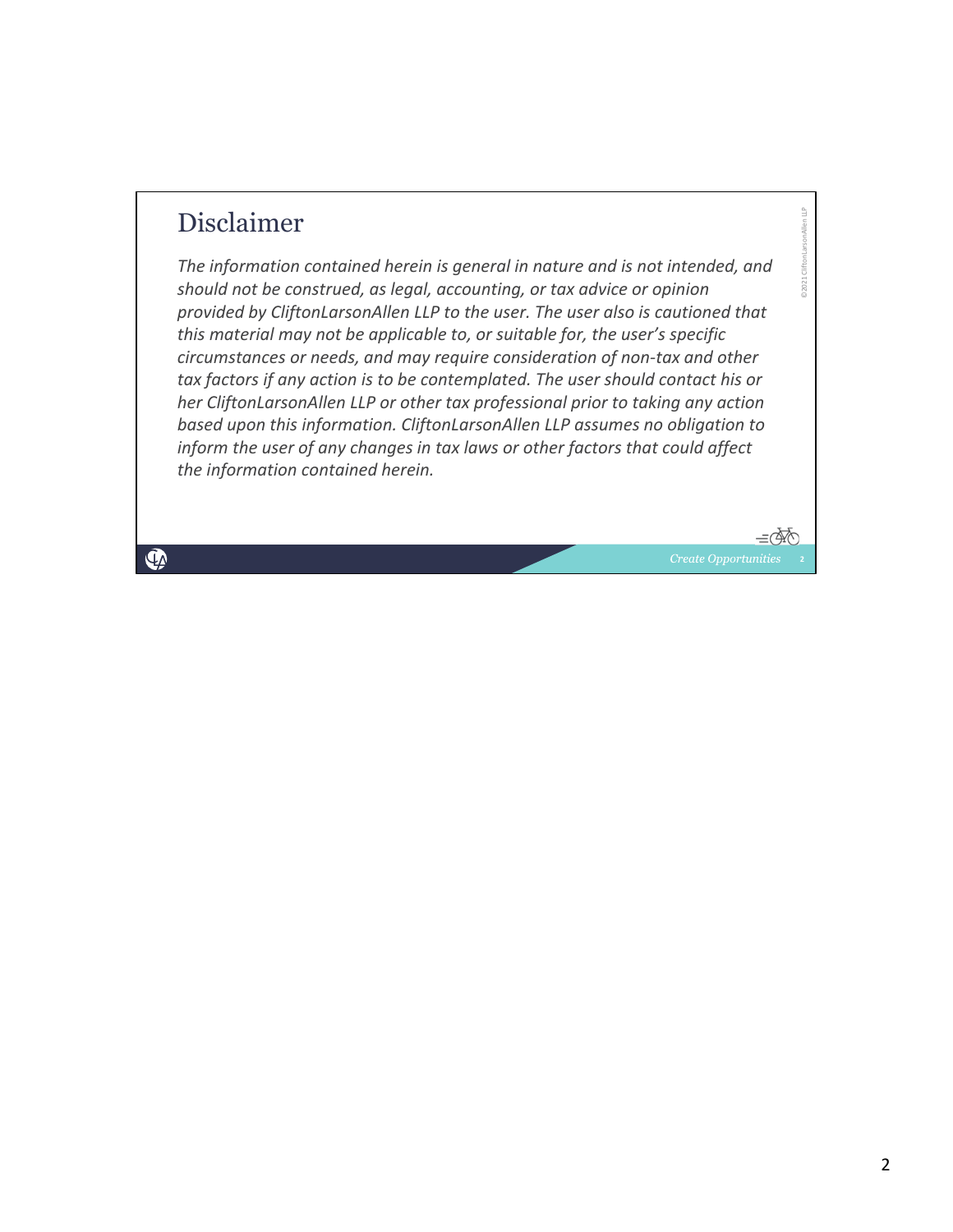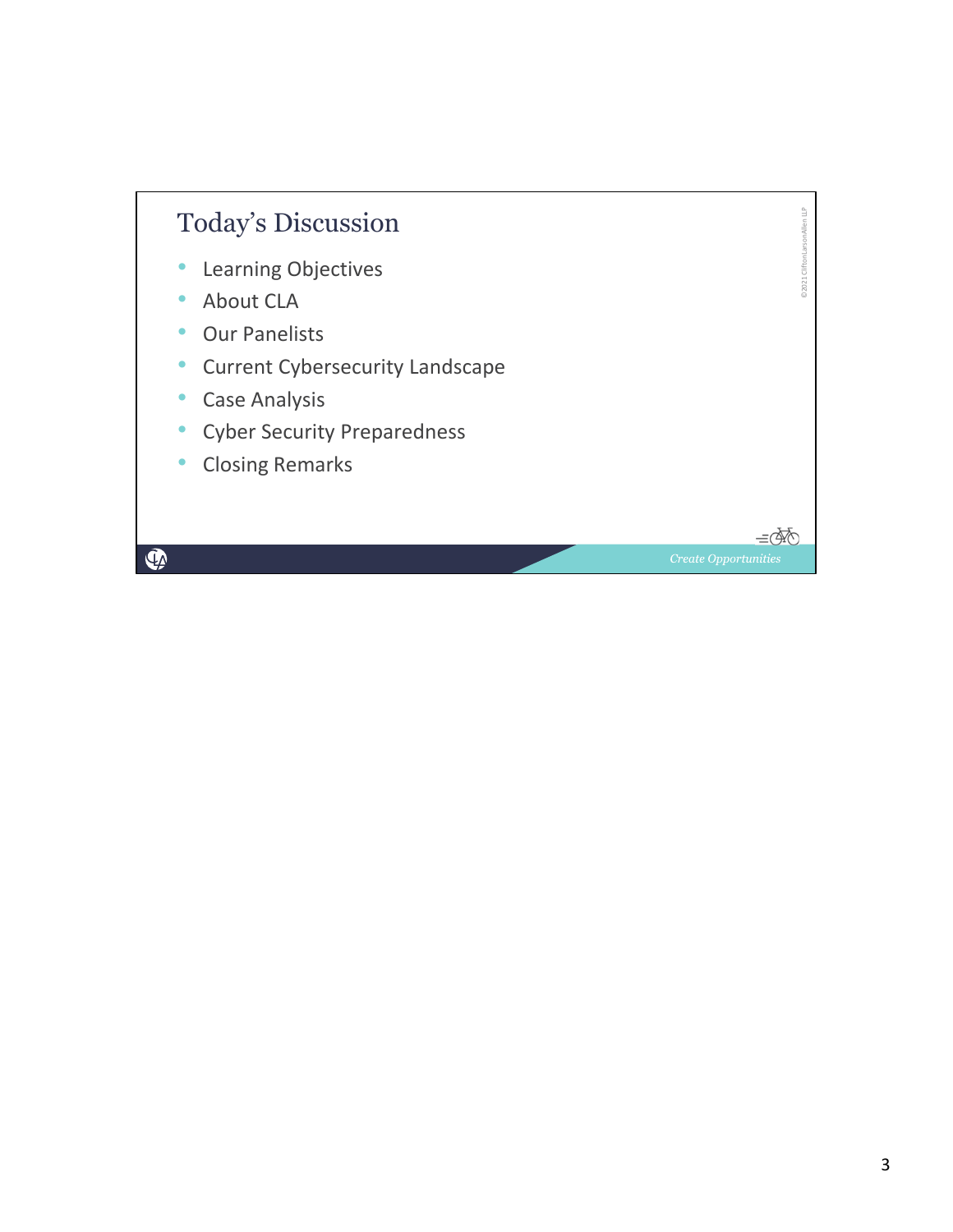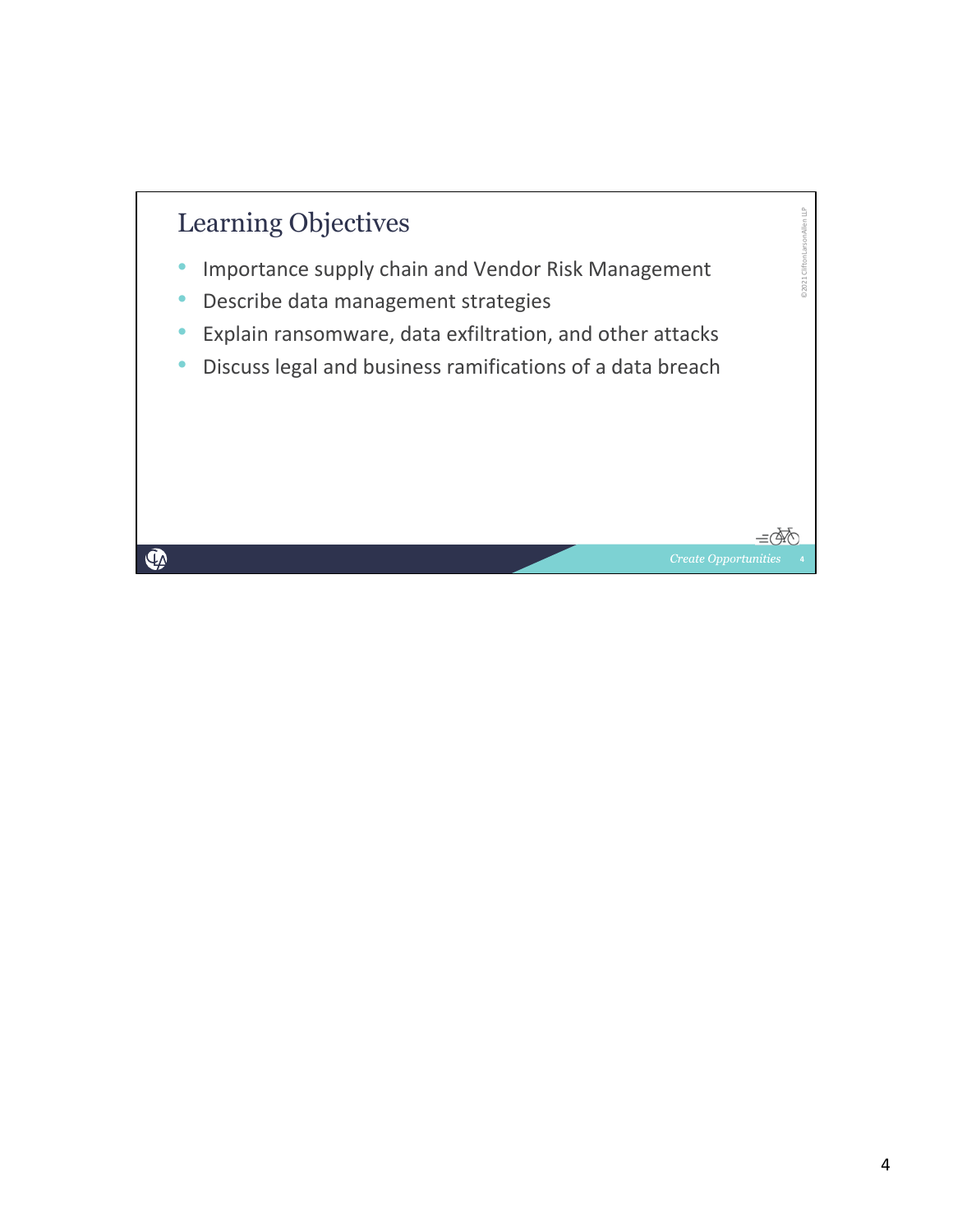## About CLA

- CLA creates opportunities for businesses, individuals, and communities through our wealth advisory, outsourcing, audit, tax and consulting services.
- With 7,400 people, more than 120 U.S. locations, and a global affiliation, we promise to know you and help you. Investment advisory services are offered through CliftonLarsonAllen Wealth Advisors, LLC, an SEC‐ registered investment advisor.
- Our IT Cybersecurity practice has over 100 professionals nationally with expertise in IT architecture assessment, compliance testing, remediation as well as incident response and CISO outsourcing.

©2021 CliftonLarsonAllen LLP

D2021 Clifton

 $=\!\stackrel{\frown}{\Delta}$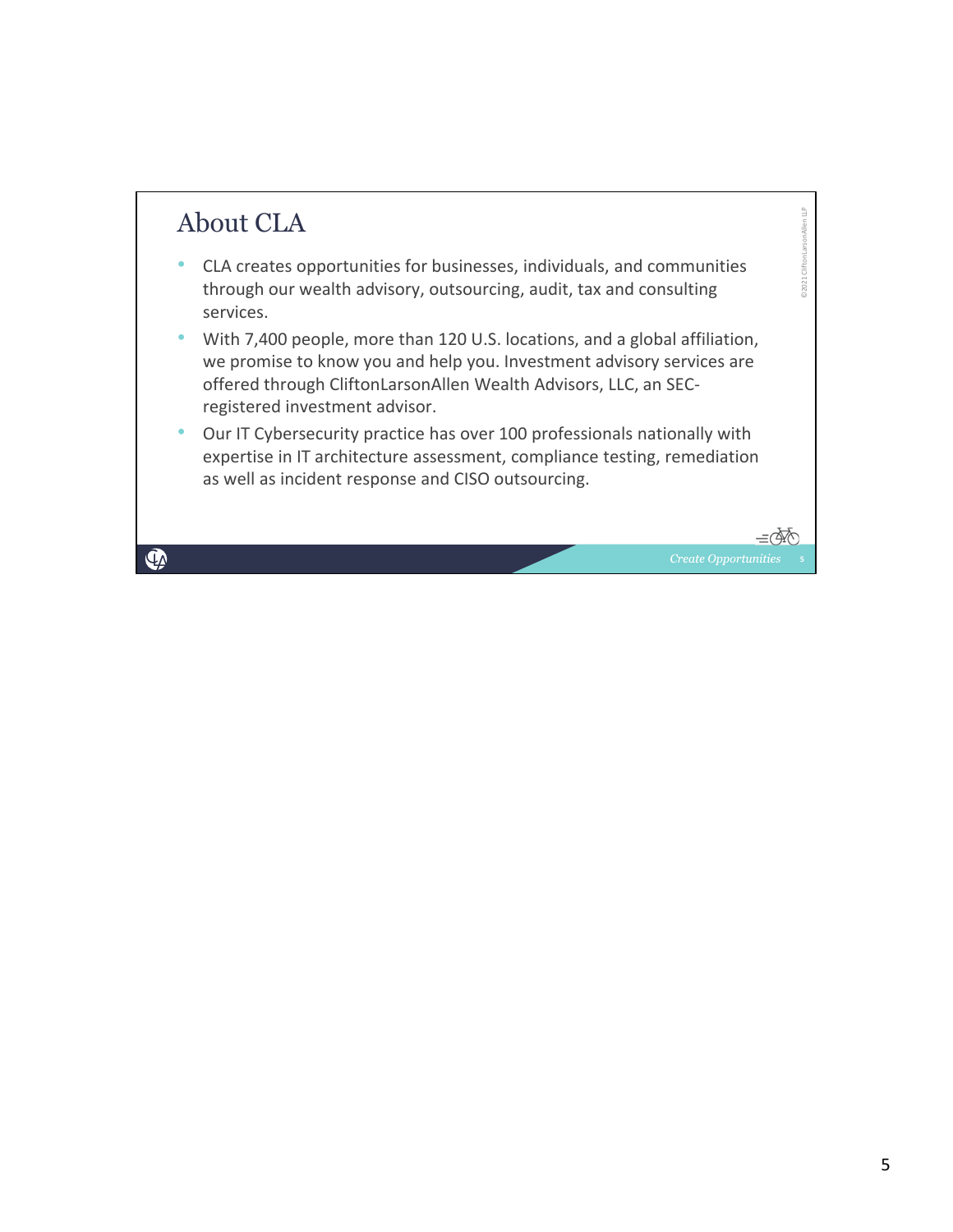## Our Panelists



**Francis Nemia Principal, Cybersecurity**

**Francis.Nemia@CLAconnect.com 617‐658‐5224**

 $\mathbf{Q}$ 



**David Sun Principal, Cybersecurity**

**David.Sun@CLAconnect.com 703‐483‐2650**



**Javier Young Manager, Cybersecurity**

**Javier.Young@CLAconnect.com 704‐816‐8470**



**Randy Romes Principal, Cybersecurity**

**Randy.Romes@CLAconnect.com 612‐397‐3114**

 $\vec{\alpha}$ 

©2021 CliftonLarsonAllen LLP

©2021 CliftonLarsonAllen LLP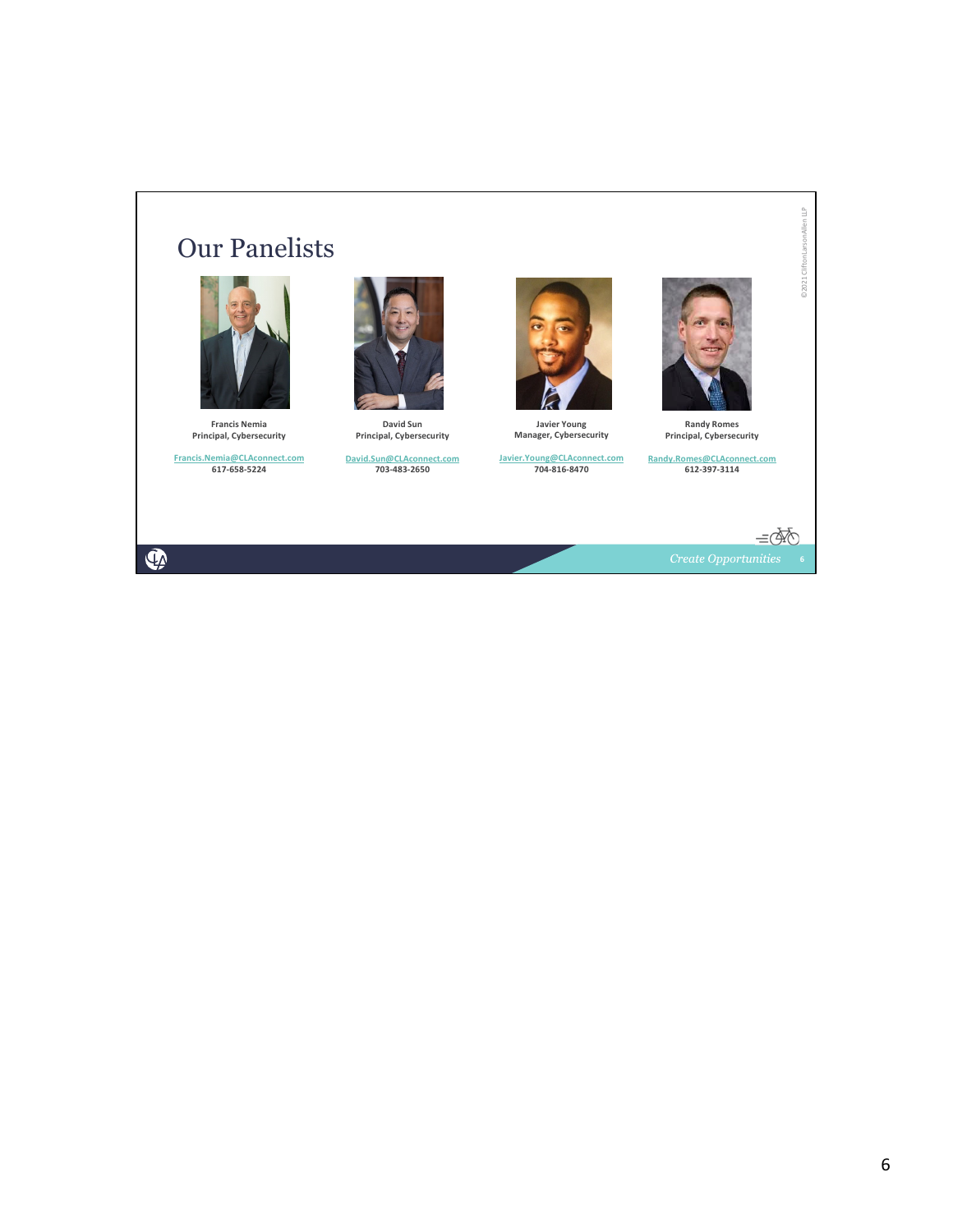

Current Cybersecurity Landscape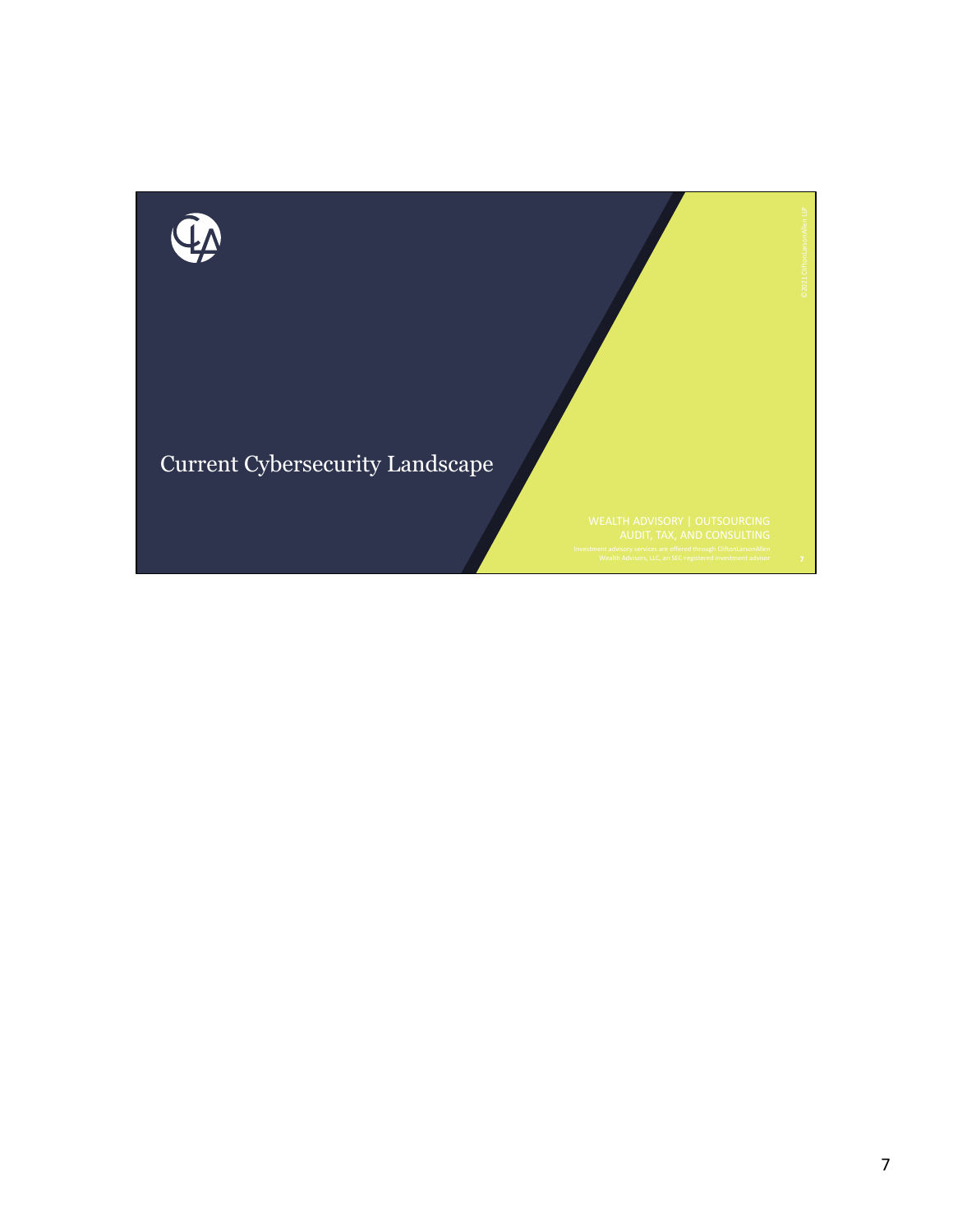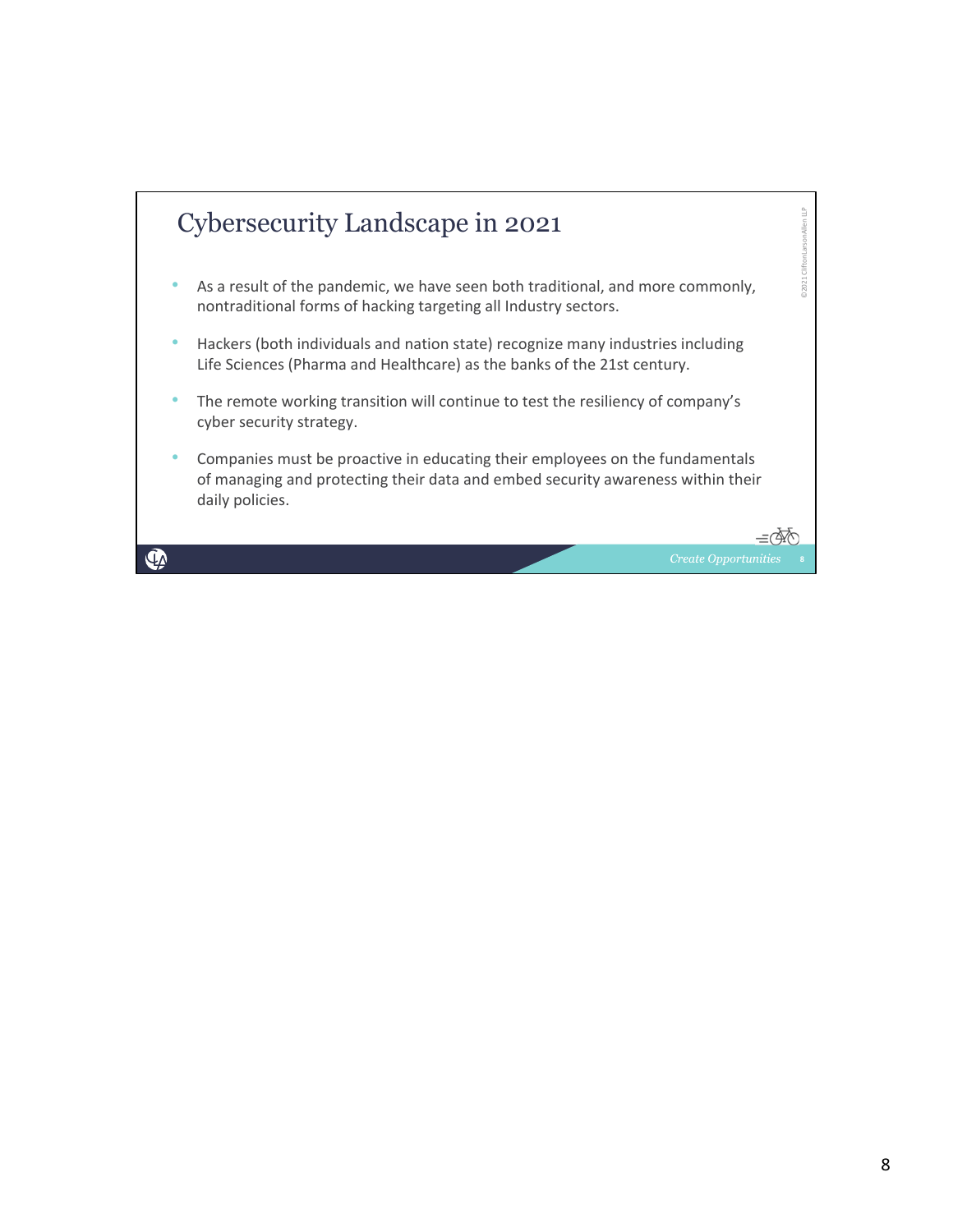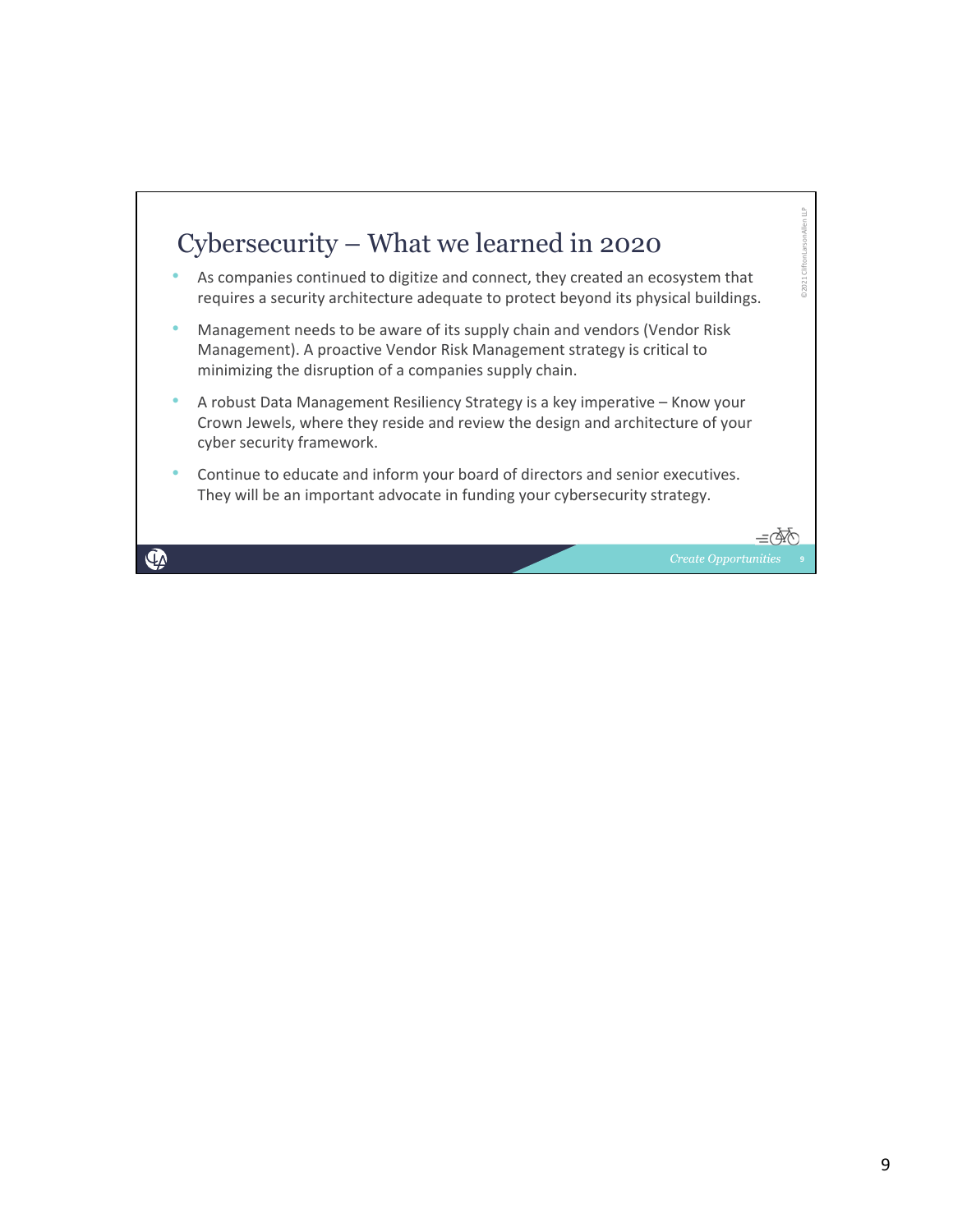

- In December 2020, the EMA was subject to a "cyber attack" and confirmed its data had been "unlawfully accessed". The stolen documents could potentially give useful information to other countries developing a vaccine as well as information on other companies and systems developing and distributing it.
- Throughout 2020 Nation State groups made various attempts to compromise passwords and launched phishing schemes as the hackers posed as World Health Organization officials and solicit people's passwords.
- IBM reported in 2020 hackers backed by foreign governments targeted companies that maintain the cold chain necessary to ship and store mRNA vaccines by posing as executives of Haier Medical and solicited usernames and passwords.

 $\mathbf{\Phi}$ 

©2021 CliftonLarsonAllen

02021

LLP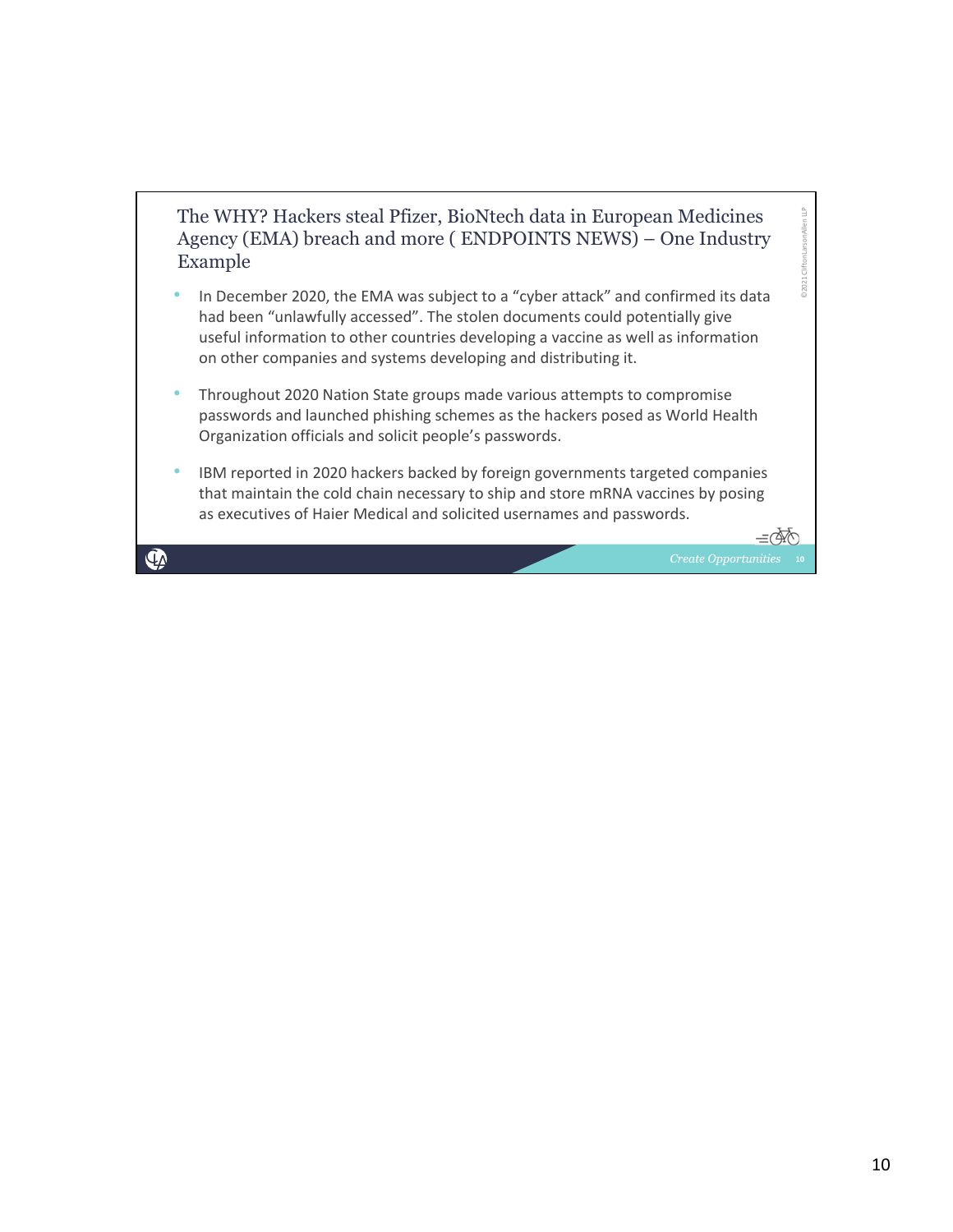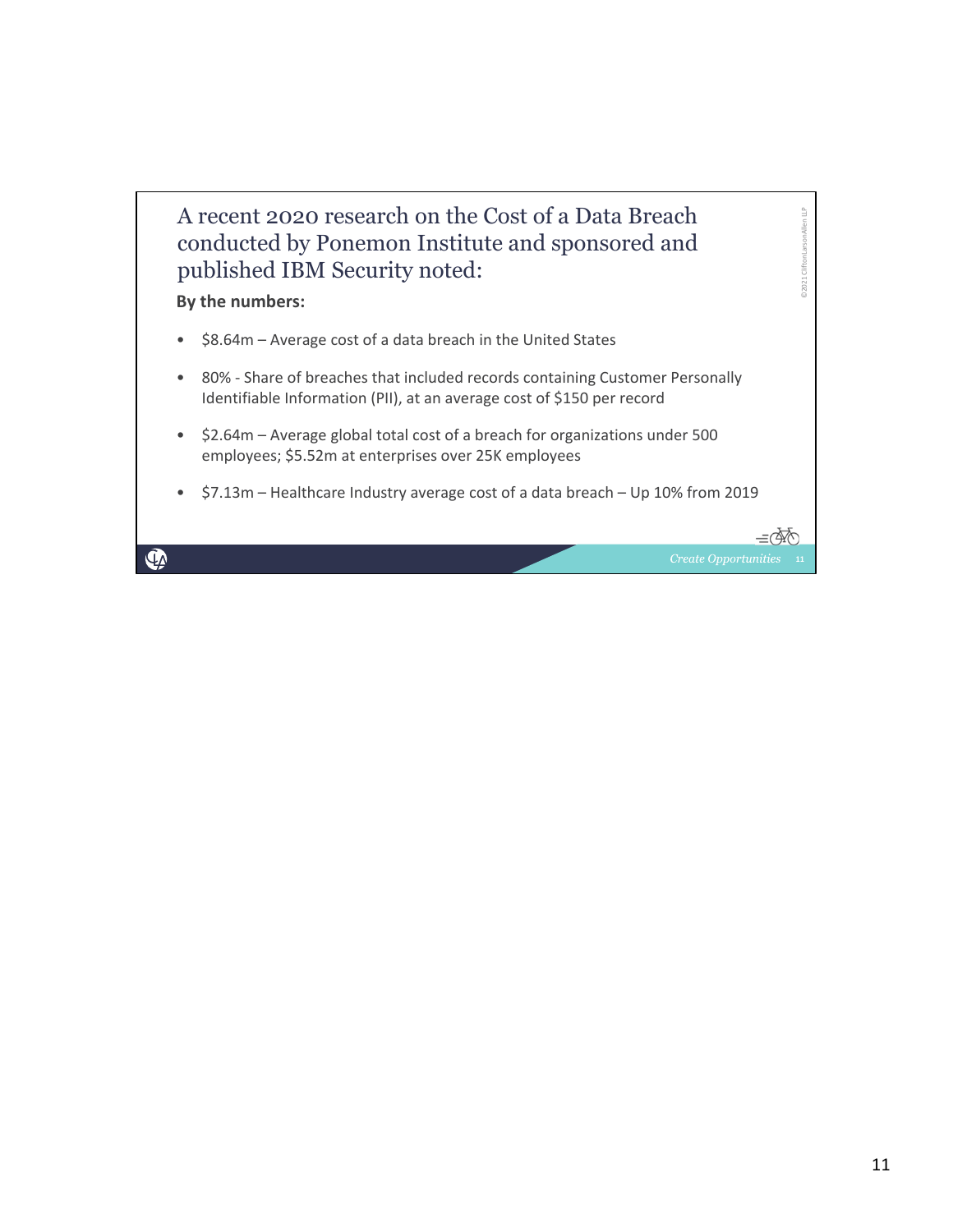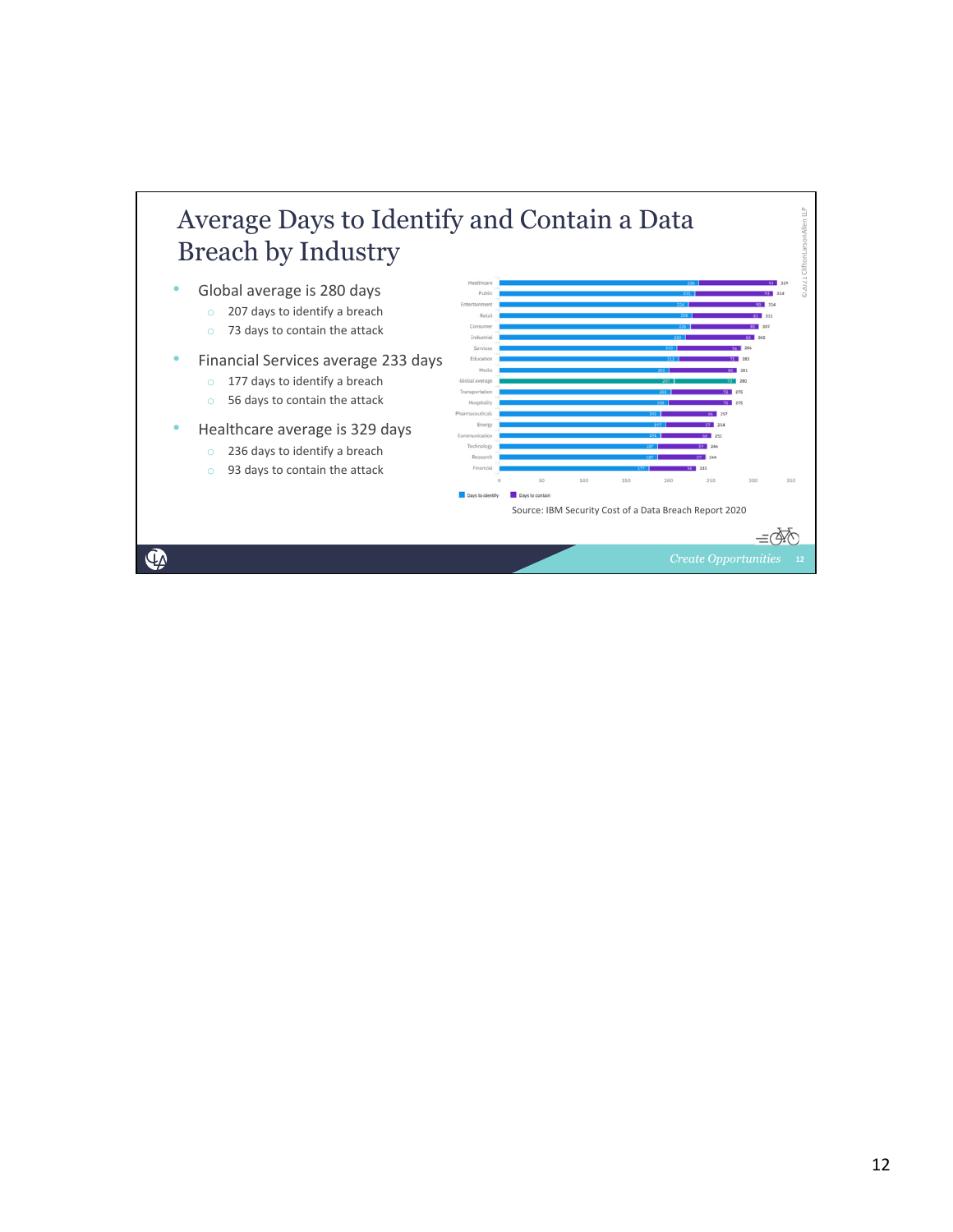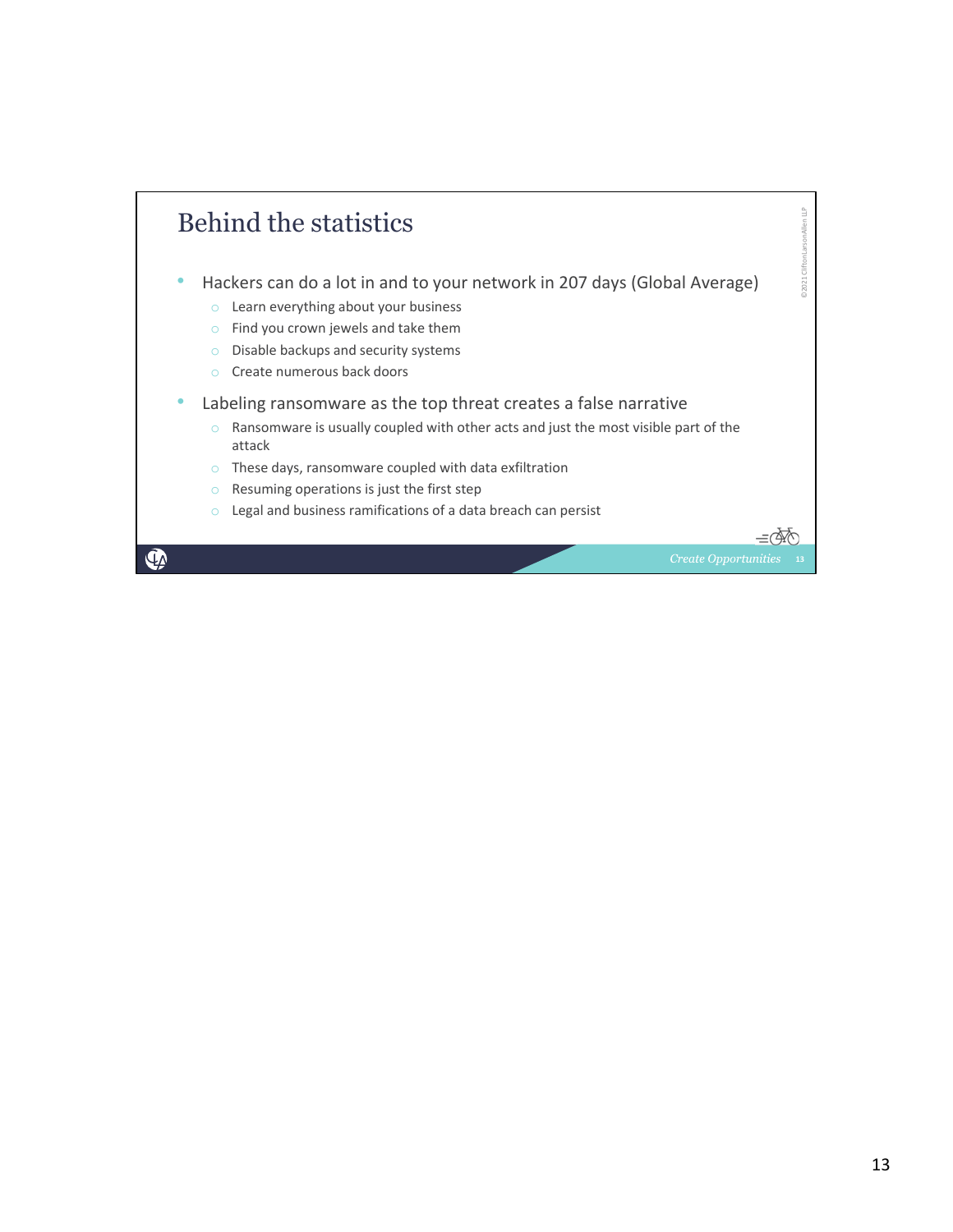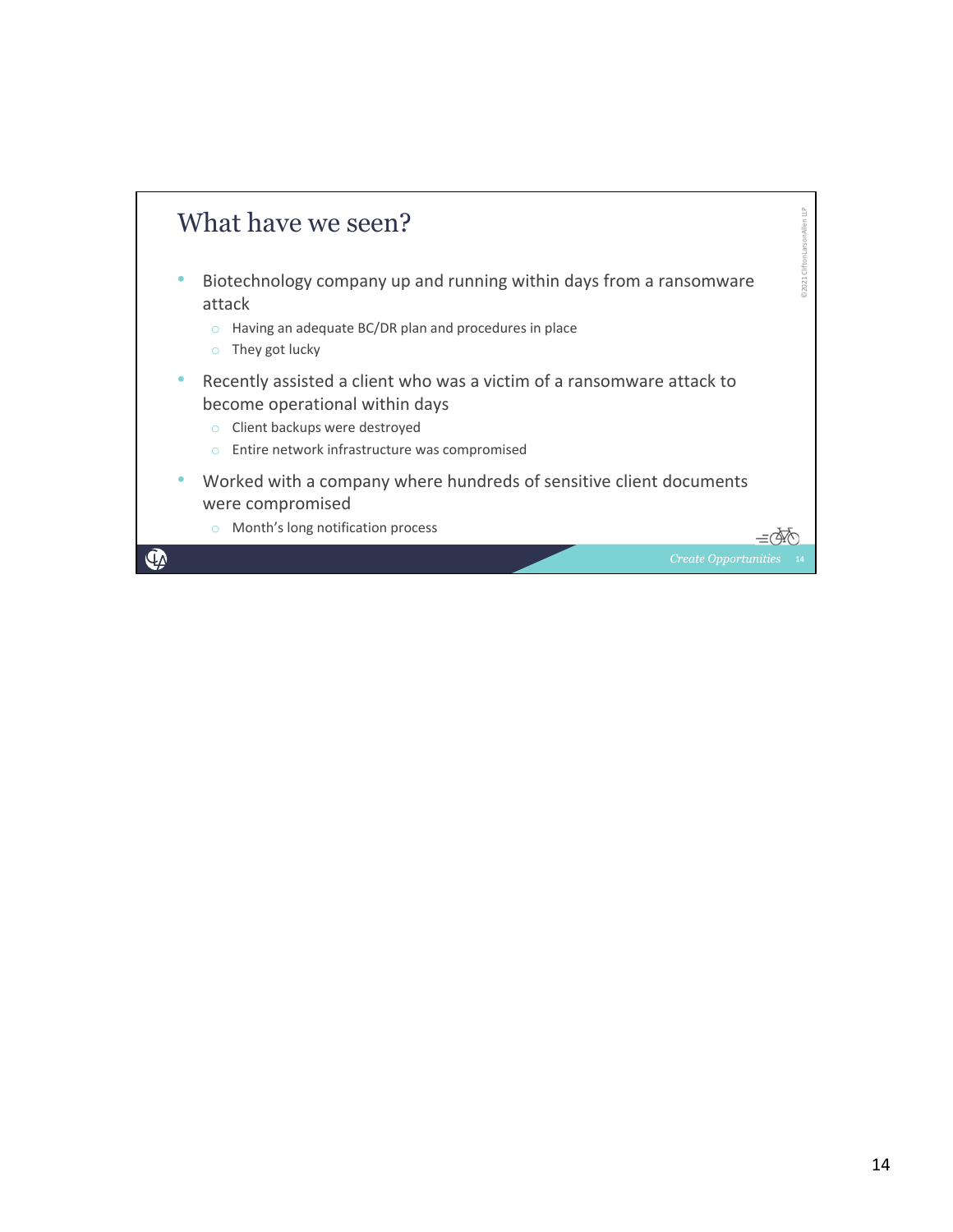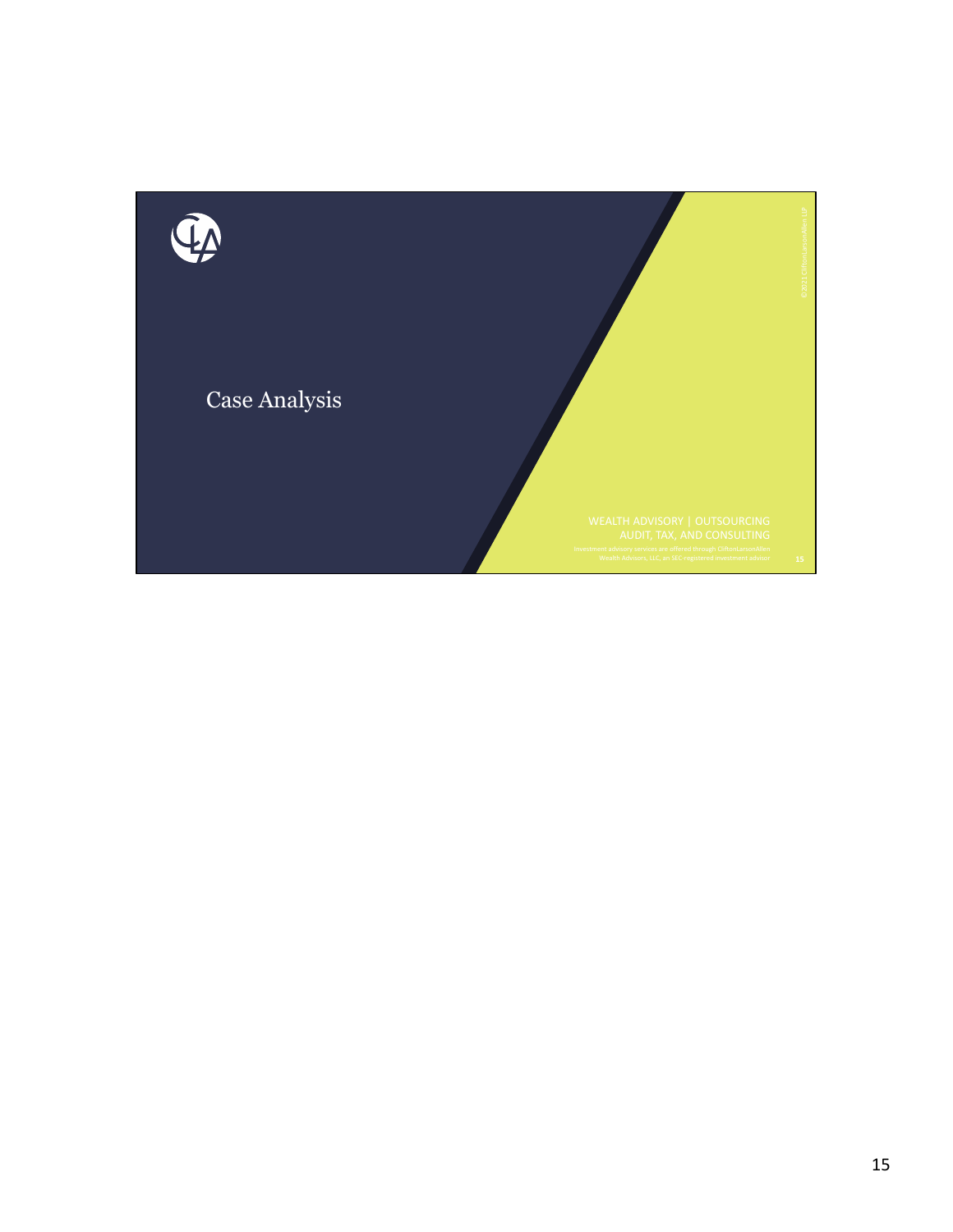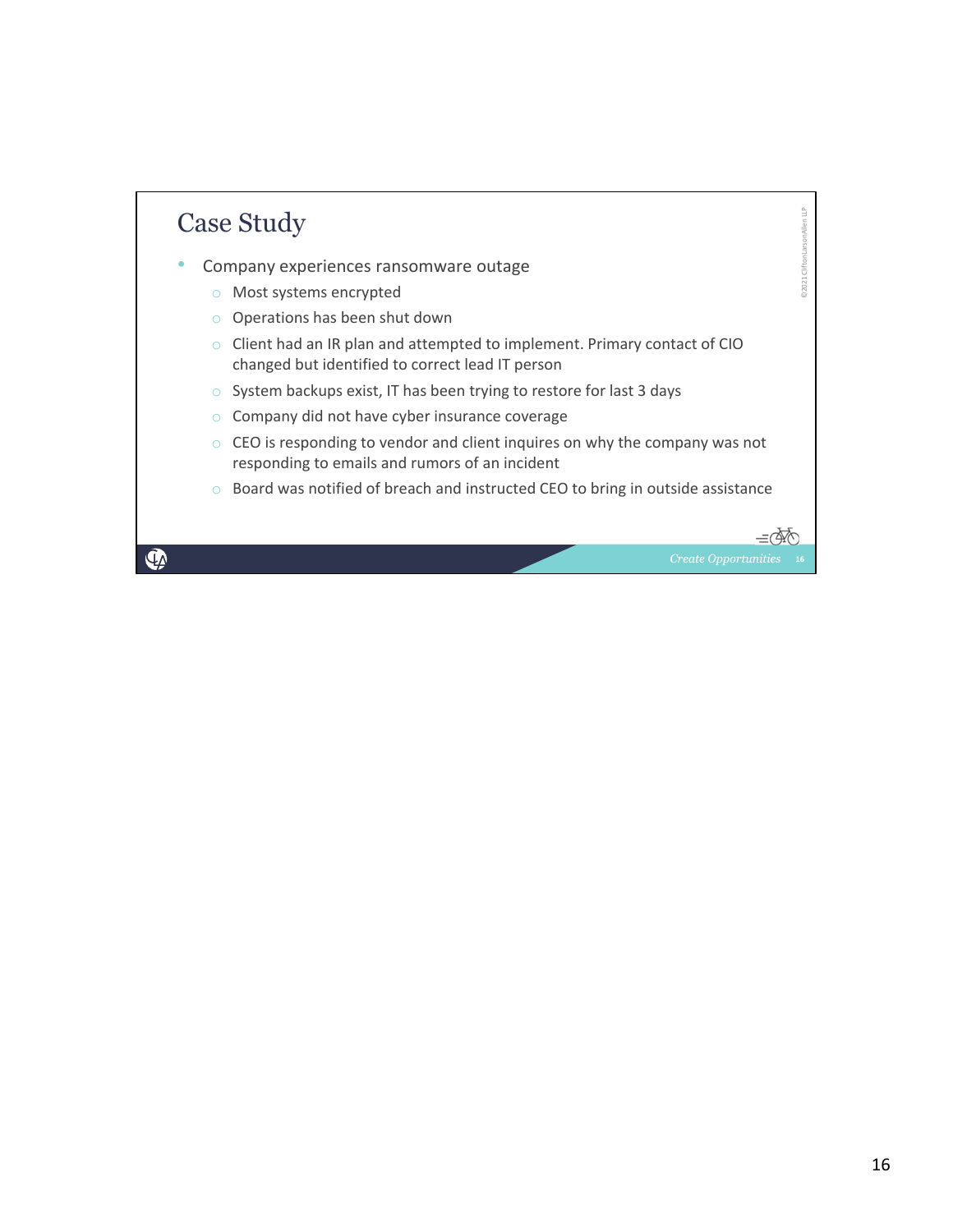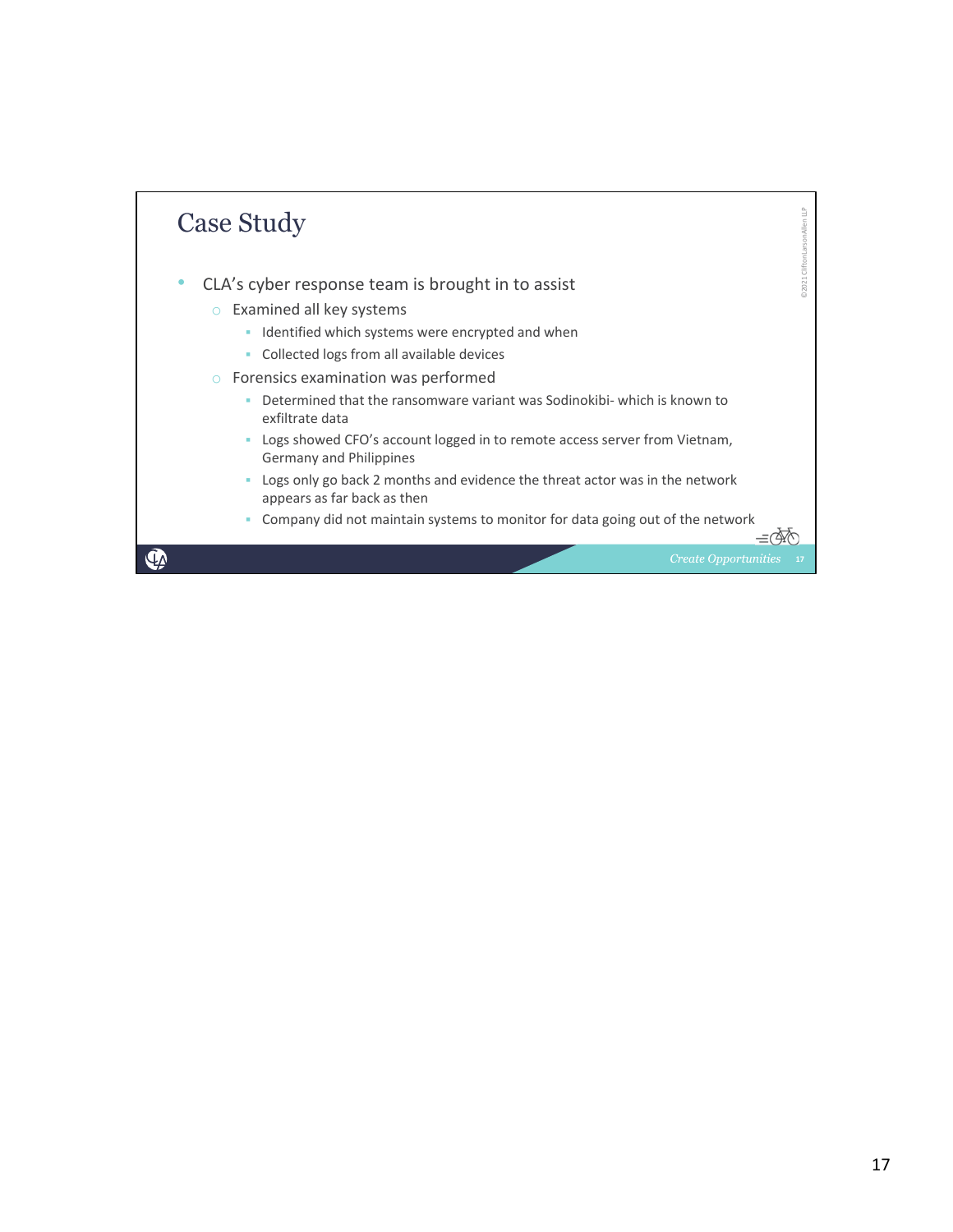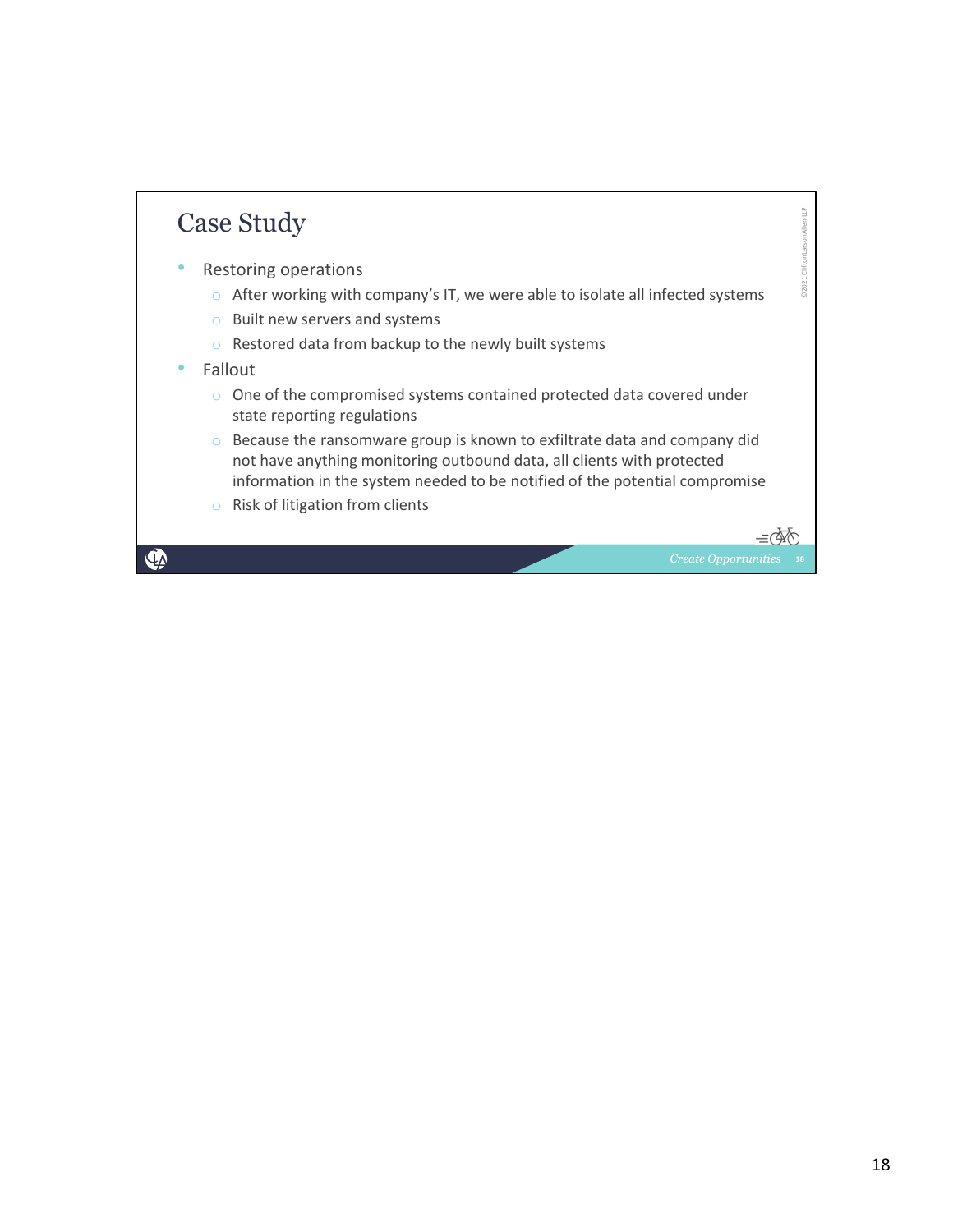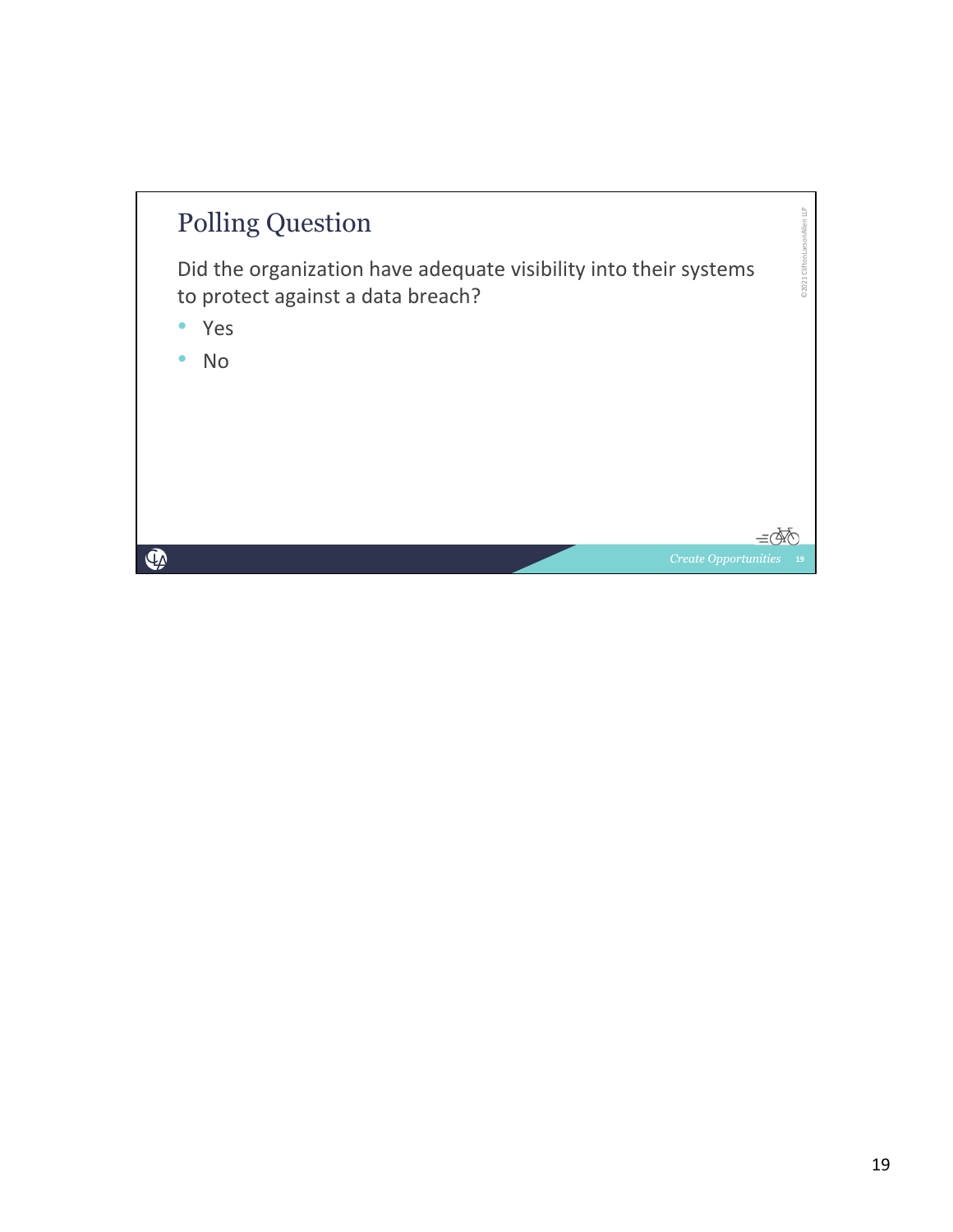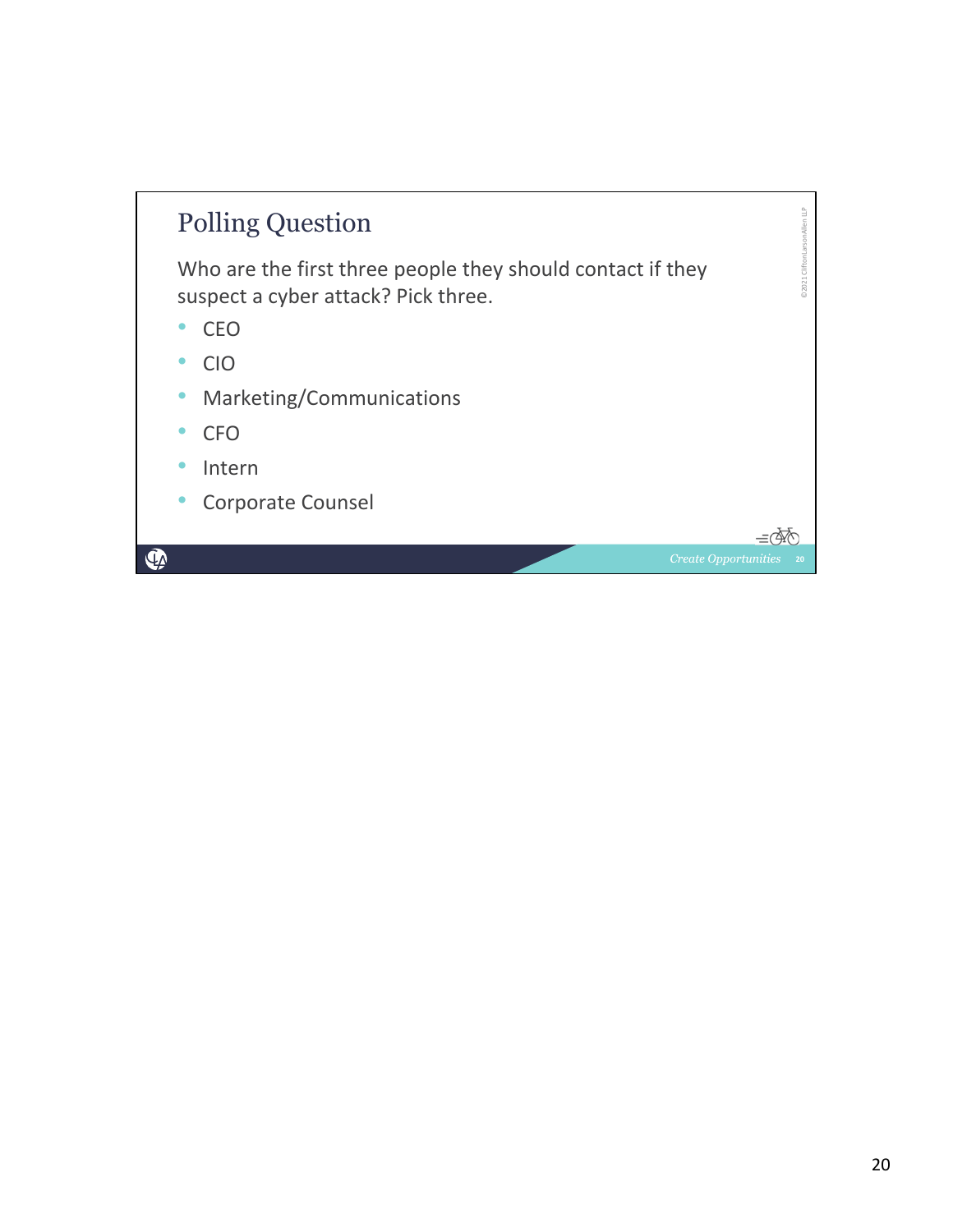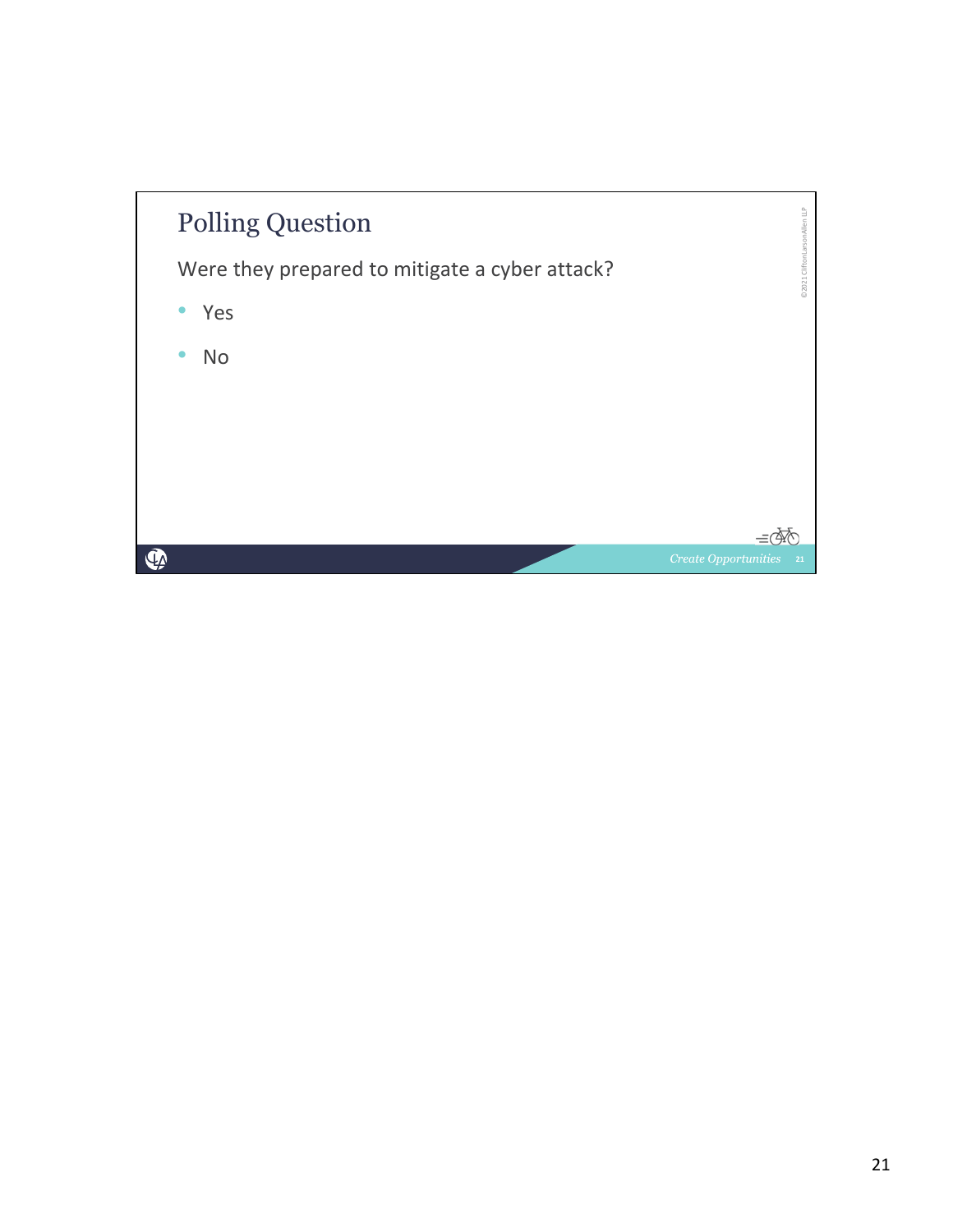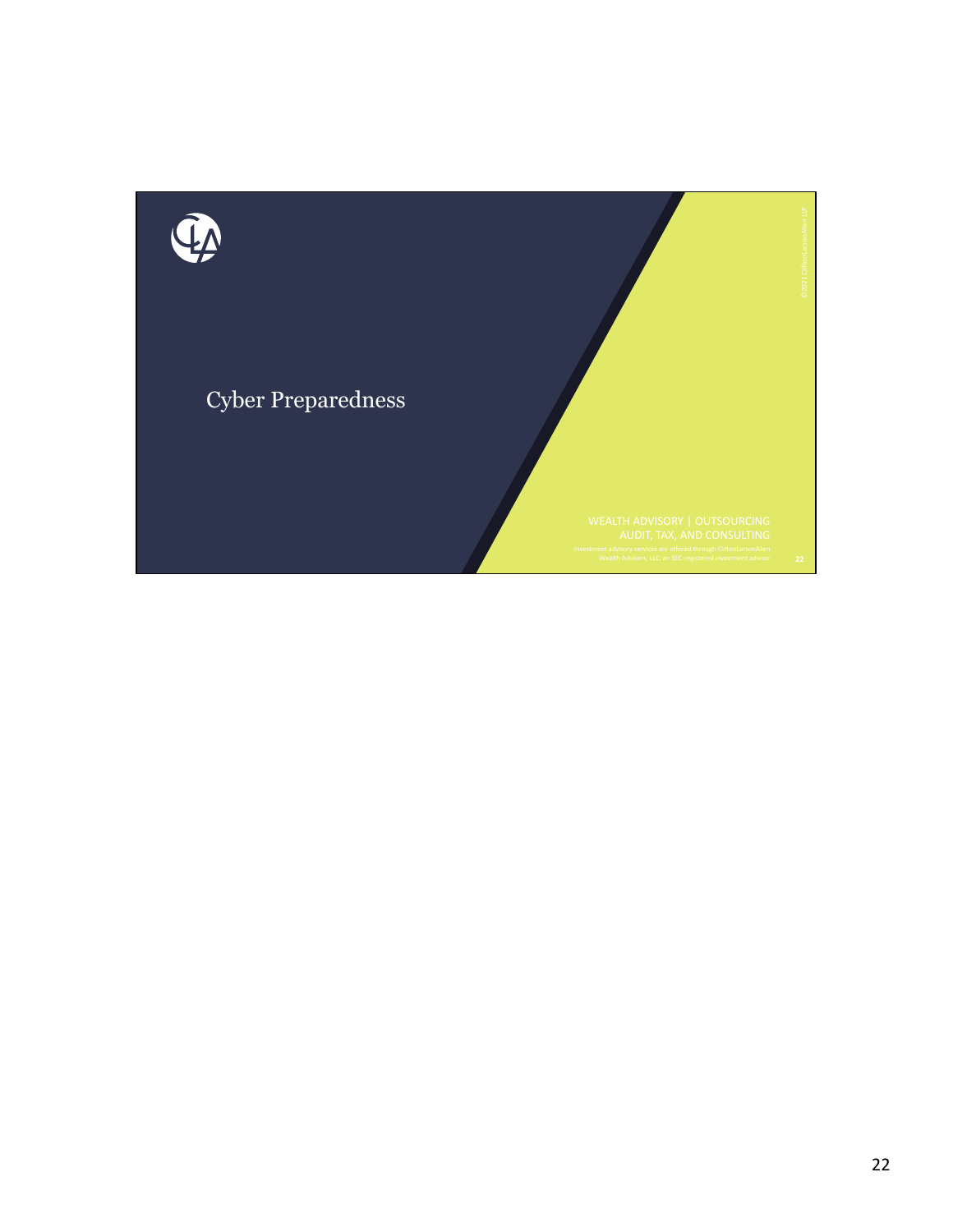

1.Risk assess, classify, and inventory systems

- Determine Cyber standards you wish to align to your Security Architecture framework (NIST, CMMC, CIS Critical Controls)
- Conduct a Cyber Security Risk Assessment taking into consideration the Domains identified in the respective Framework e.g. Identify, Protect, Detect, Respond And Recover – Assess for both Design and Compliance
- Develop an immediate, short and long‐term strategy for remediating findings identified as part of the review.
- Consider testing for compliance as part of your verification strategy

2.Perform IT audit/cybersecurity assessments including internal network penetration testing and external network penetration testing – at least annually AND after significant changes

3.Review and assess risks related to privileged user accounts (i.e. administrator access) 4.Harden network technology and applications against attack

5.Continue to enhance and tune network, system and application monitoring and alerting

6.Train and test employees frequently (Human Factor)

7.Develop a cyber resilience plan and test frequently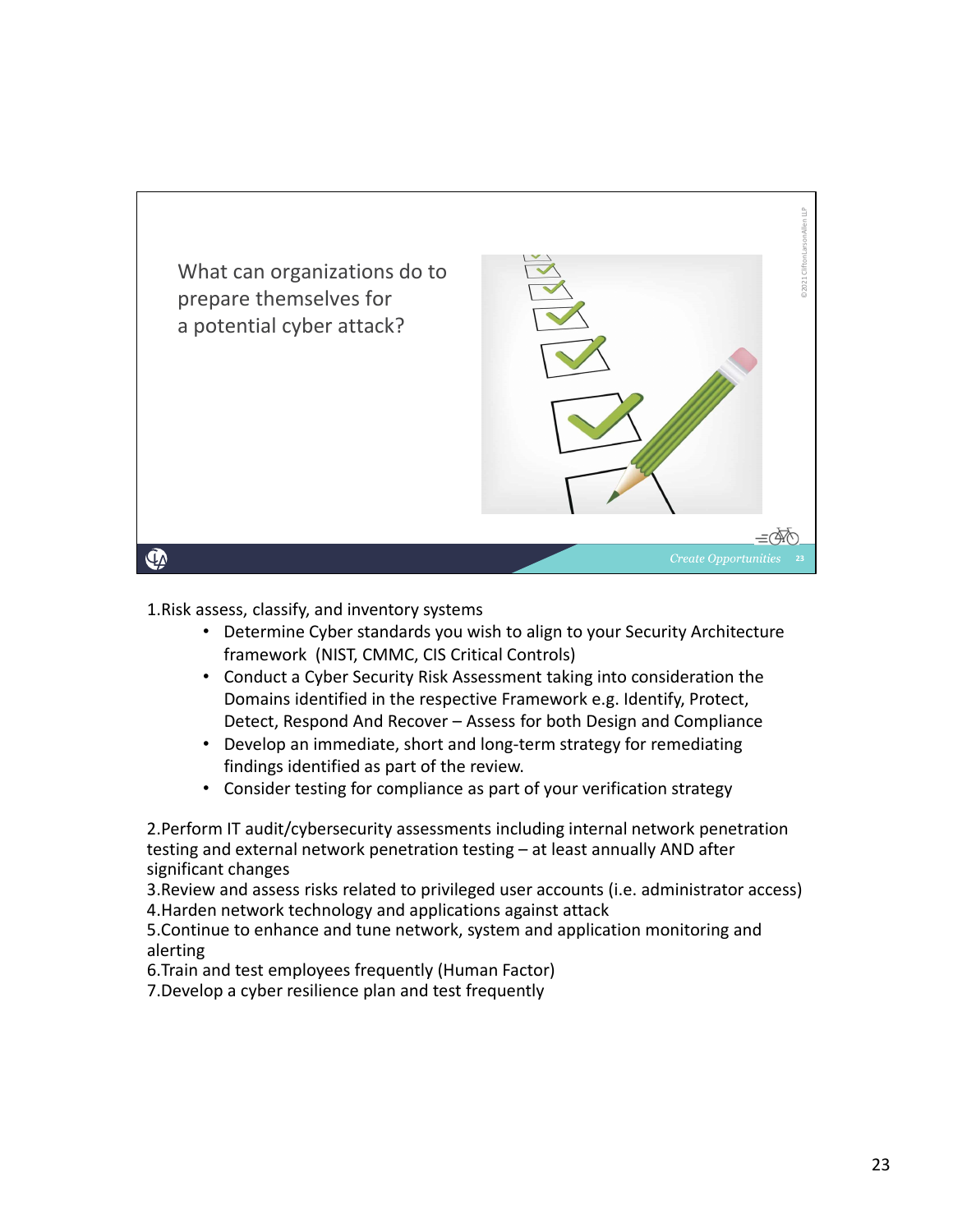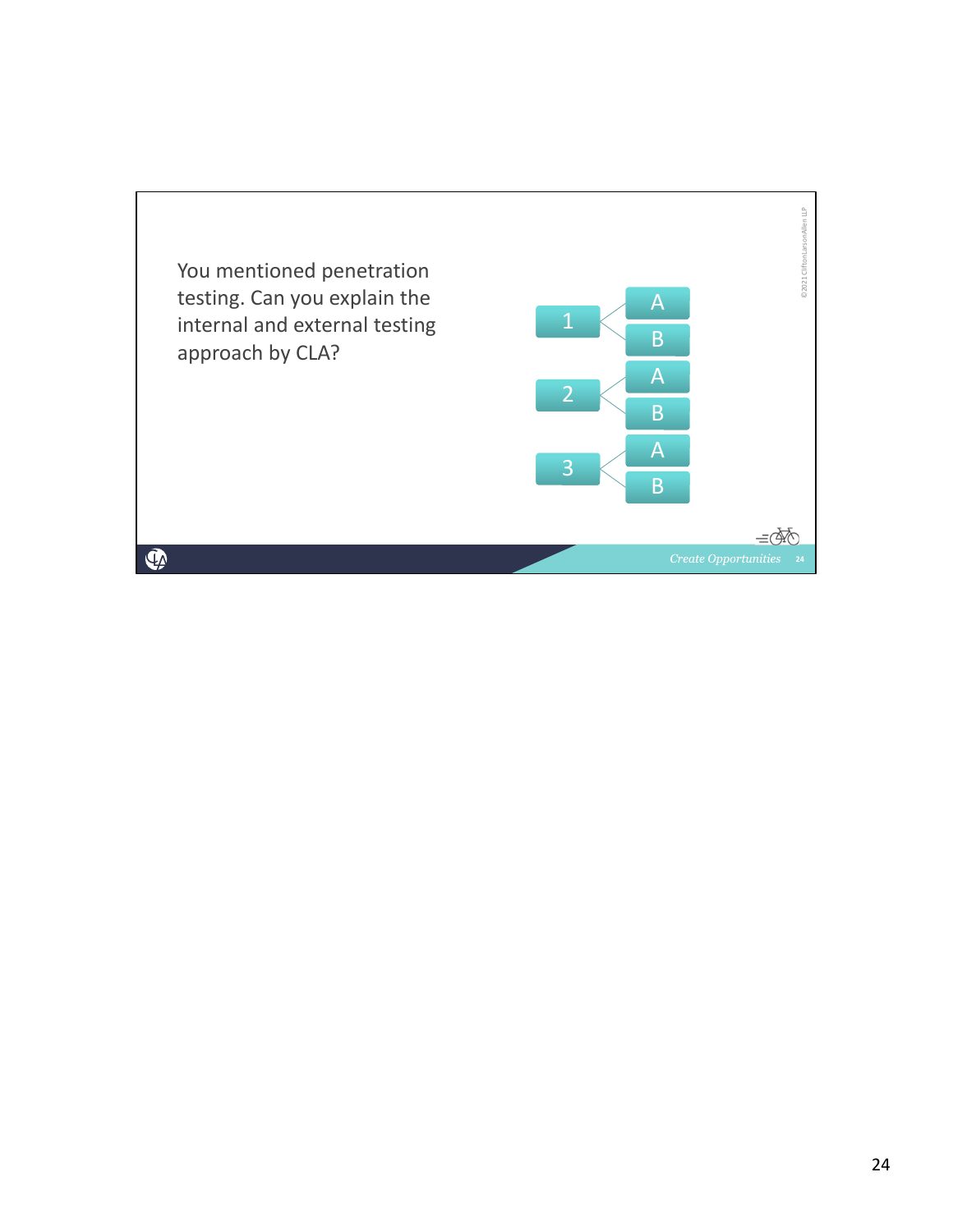

- Malware typically needs a helper to do its job.
- Educate users on phishing scenarios and consider internal phishing "tests" to gauge employee readiness.
- Tests should familiarize employees with common phishing scenarios as well as teach employees how to identify masked links and spoofed sender addresses.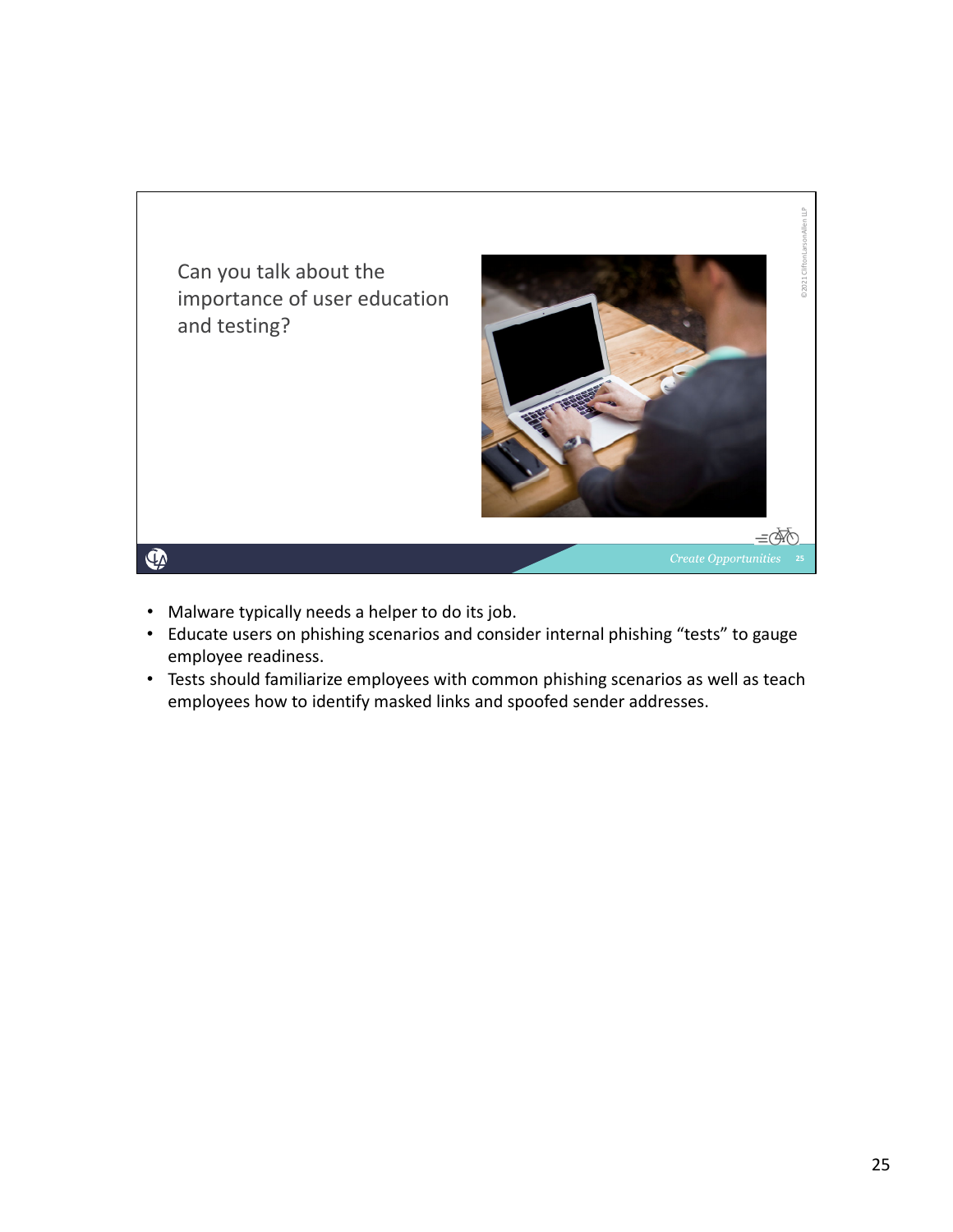

- Staff should not have local administrator rights to their PCs, workstations, and laptops.
- No email, browsing, or general computer use when using administrator level credentials.
- Network and domain administrators should be required to have two sets of credentials (general use and elevated privileges).
- Implement a policy and practice that stipulates administrators do NOT log into workstations with domain administrator rights.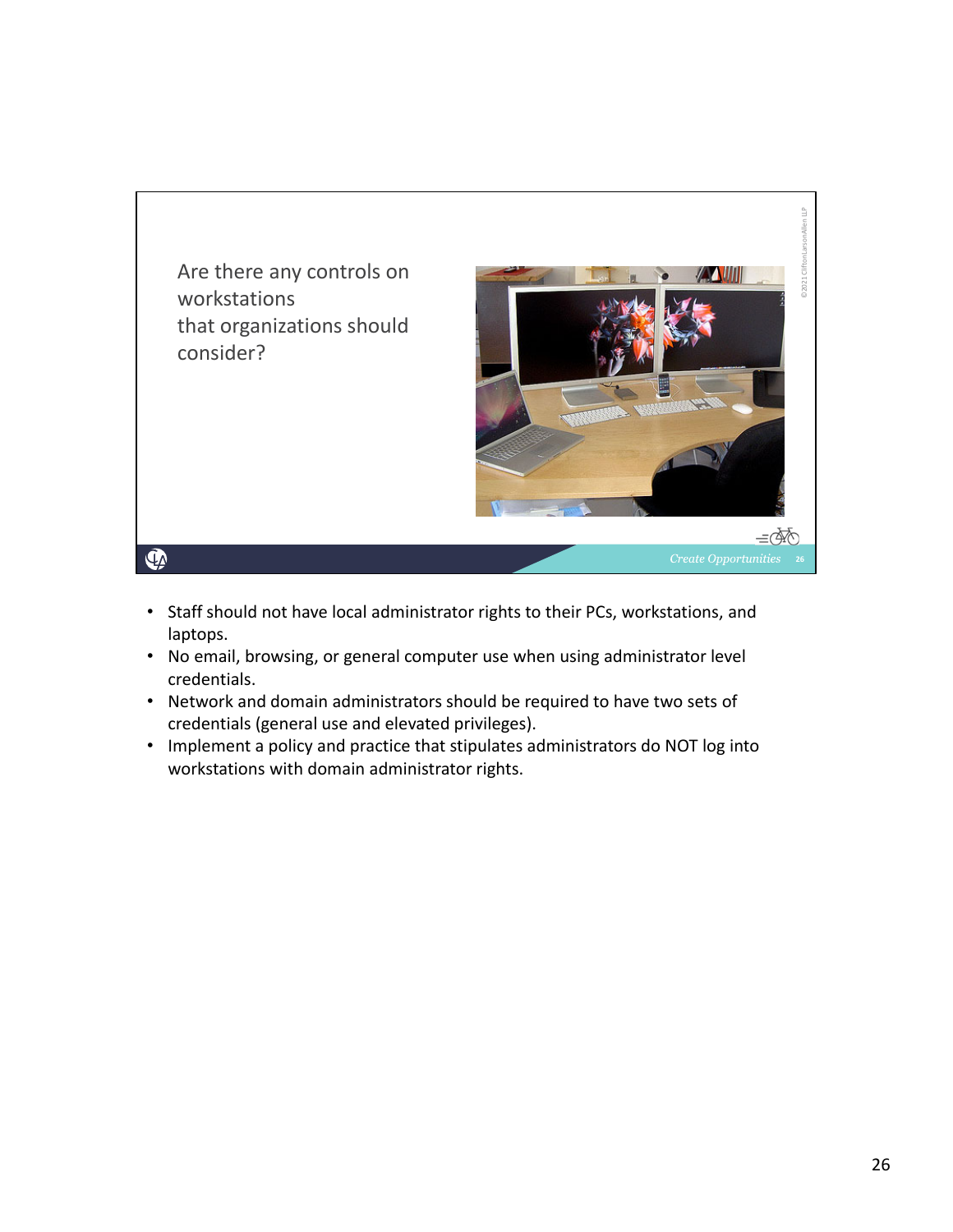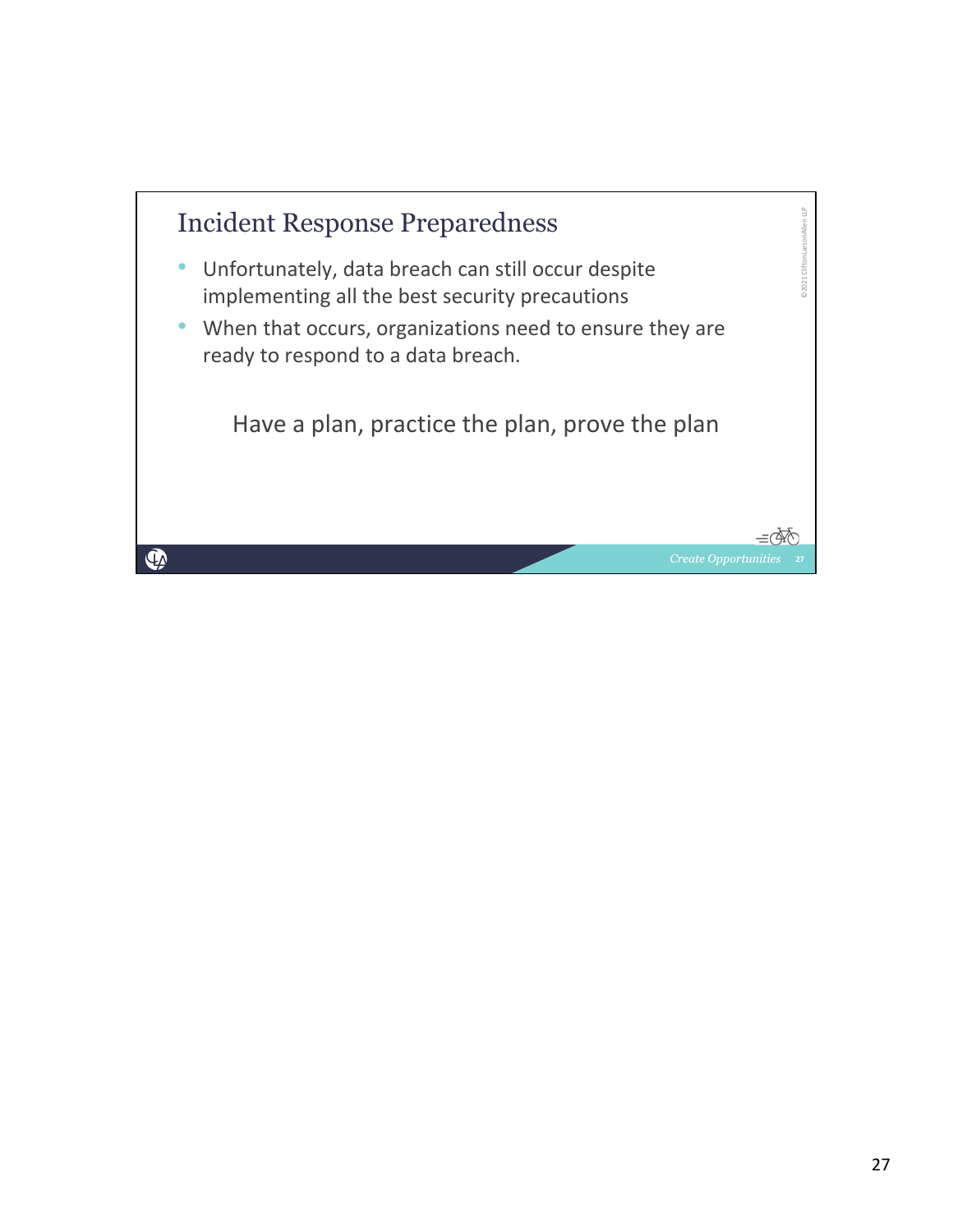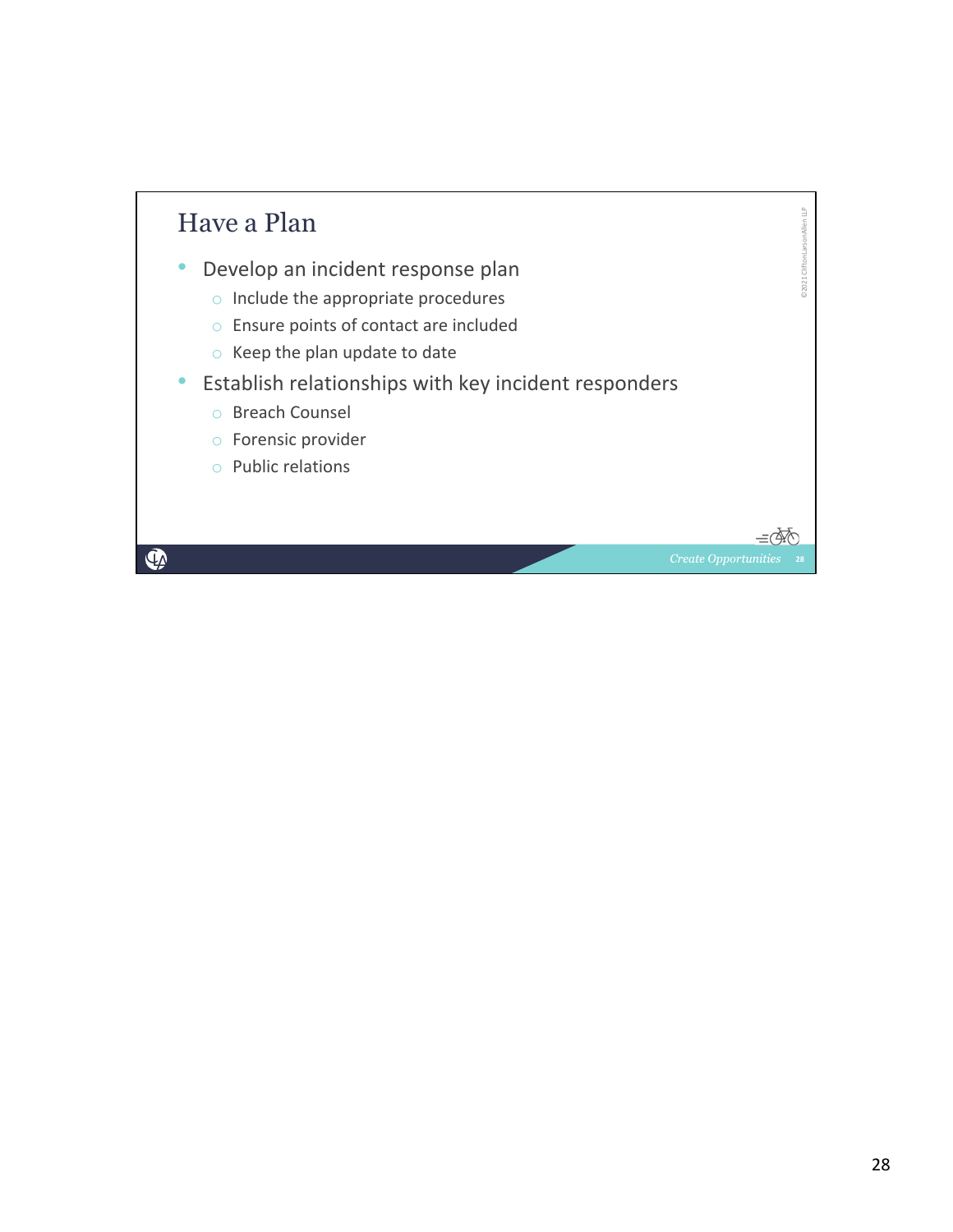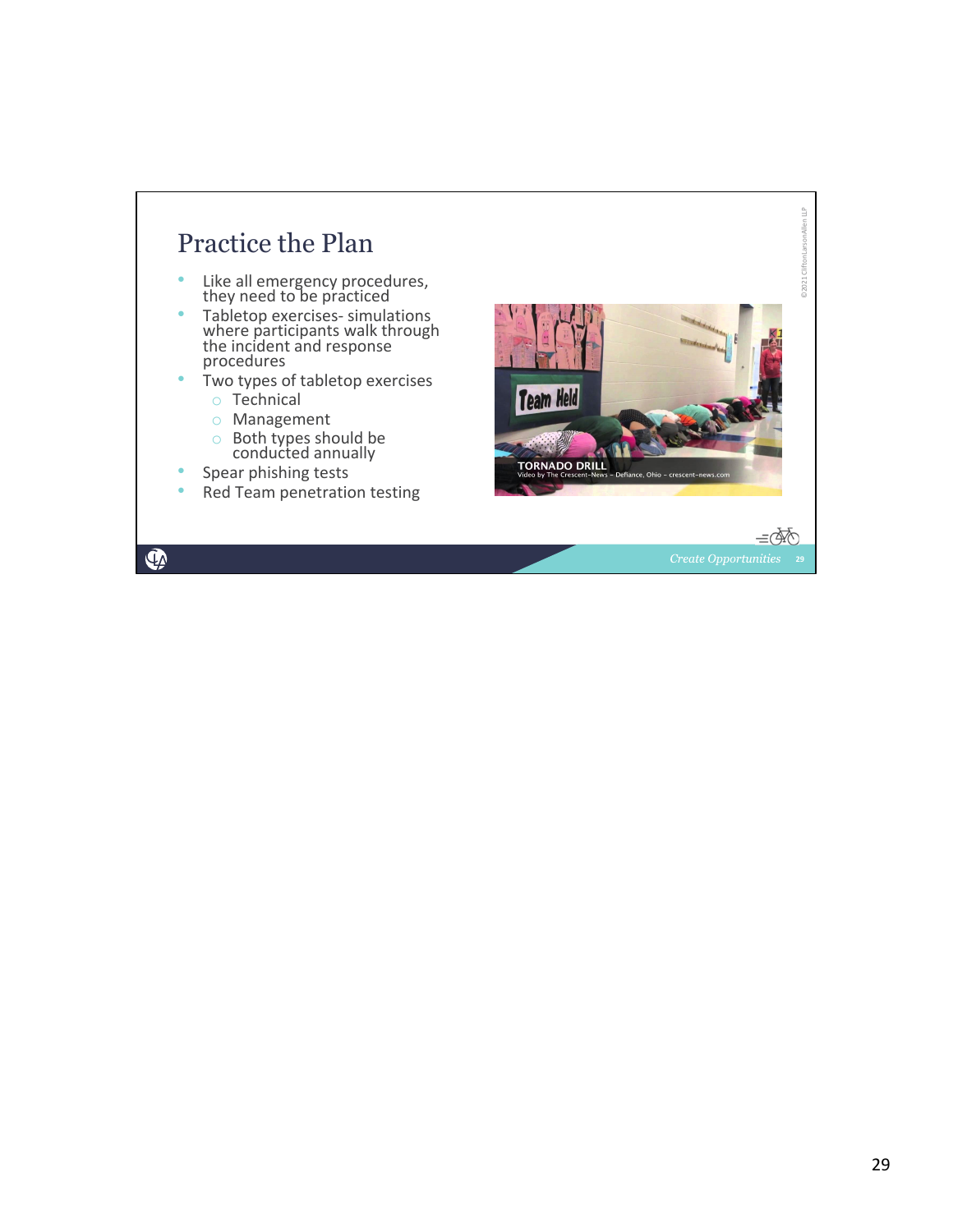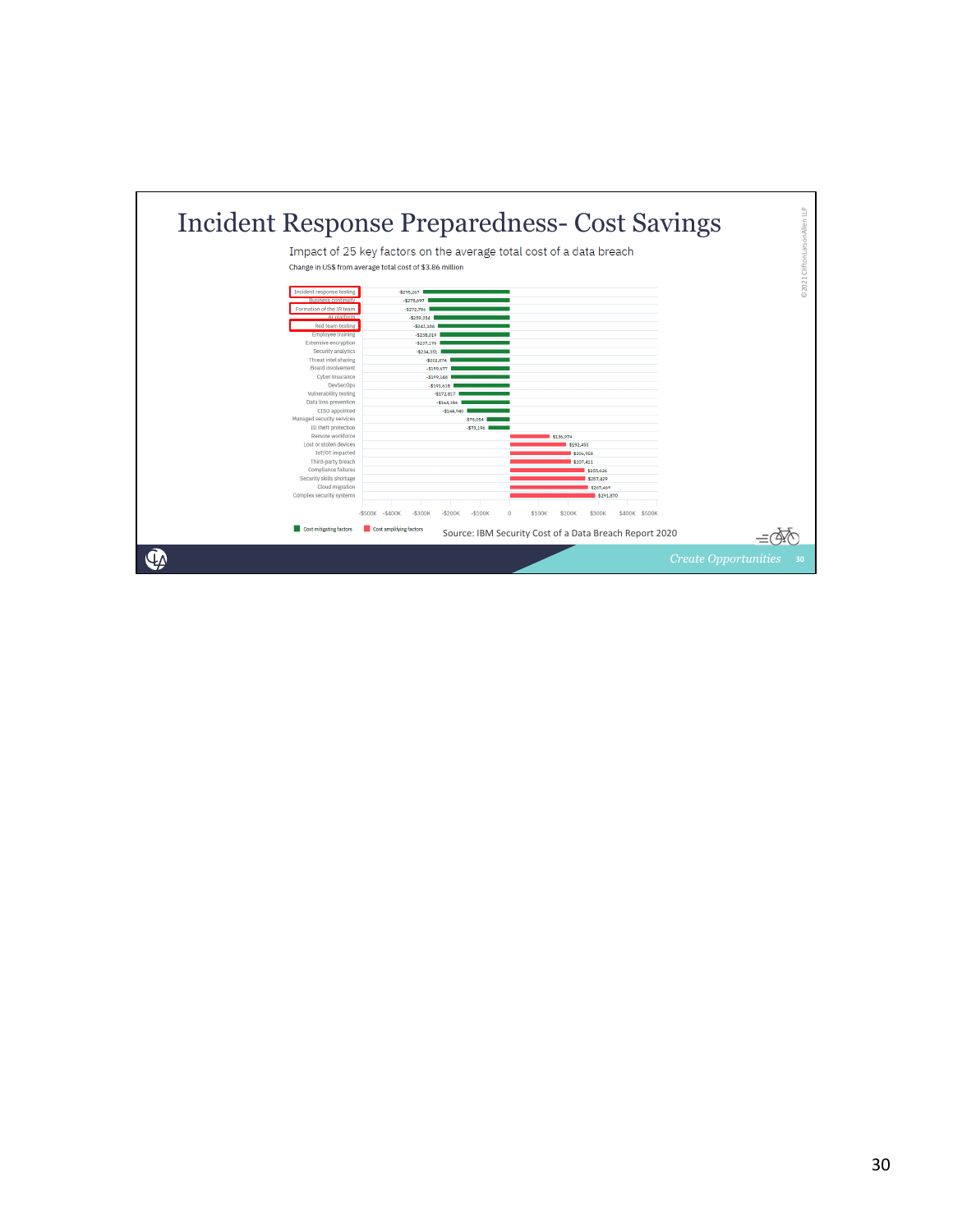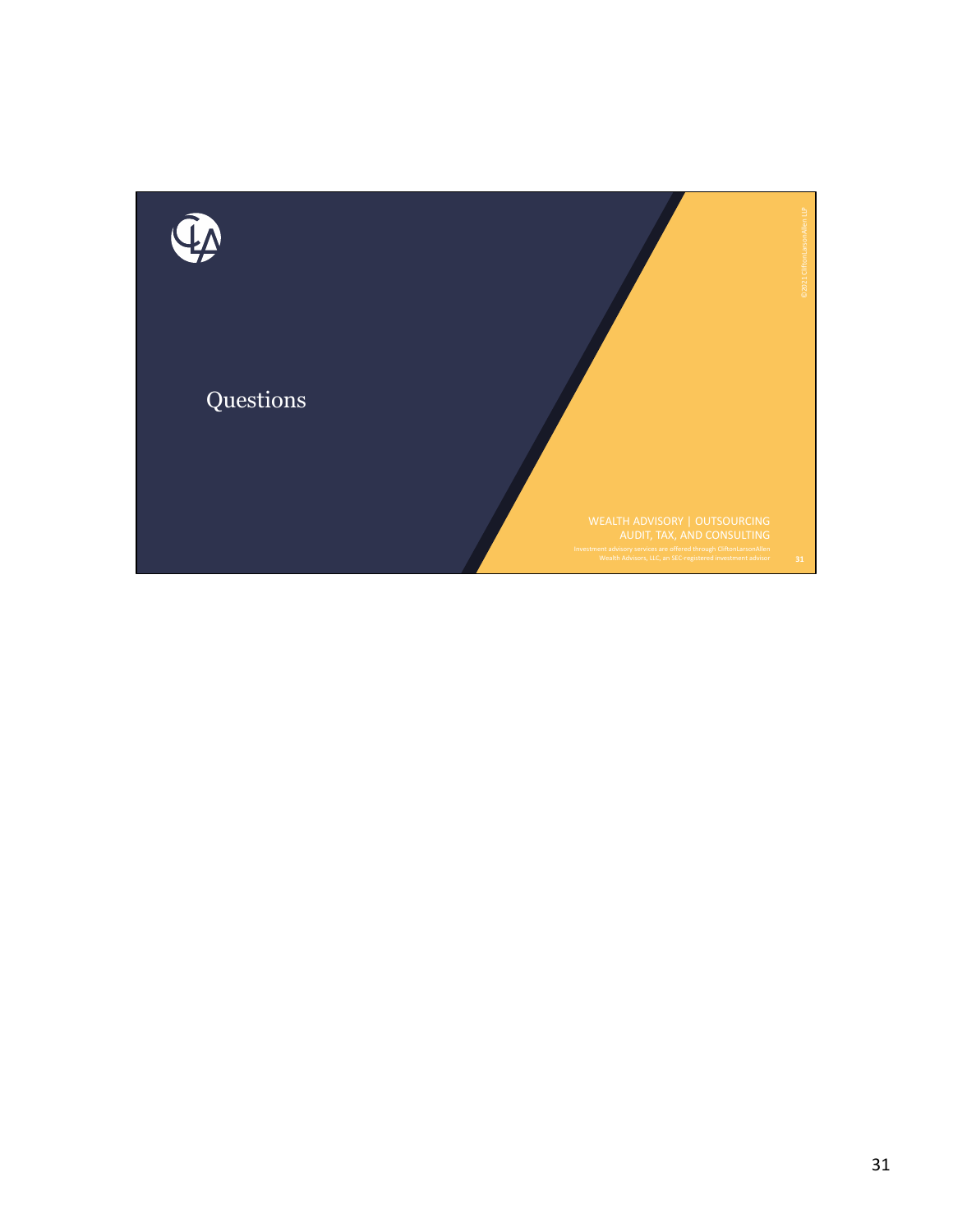